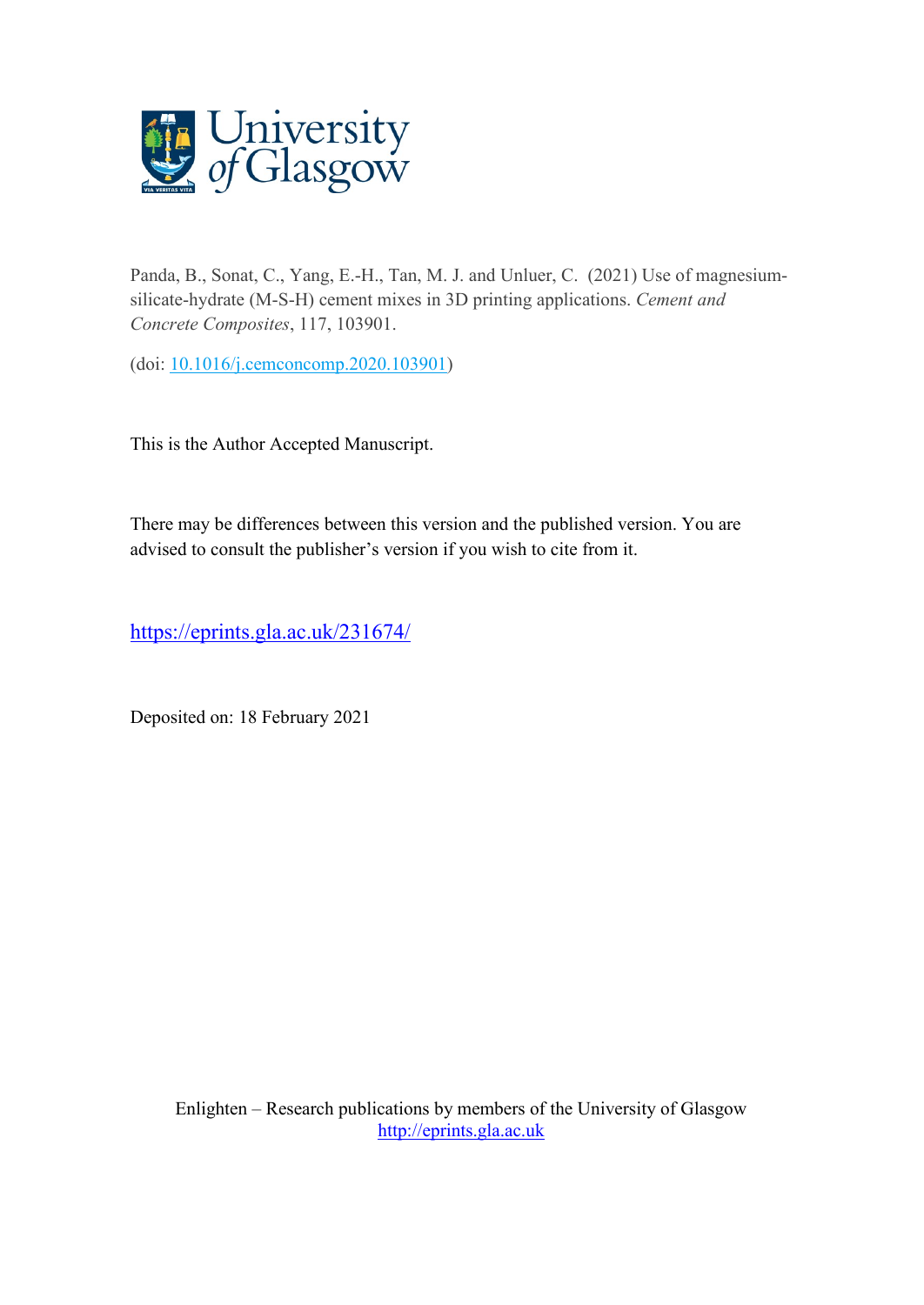| $\mathbf 1$    | Use of magnesium-silicate-hydrate (M-S-H) cement mixes in 3D printing applications                                                         |
|----------------|--------------------------------------------------------------------------------------------------------------------------------------------|
| $\overline{2}$ |                                                                                                                                            |
| 3              | Biranchi Panda <sup>1,3</sup> , Cem Sonat <sup>2</sup> , En-Hua Yang <sup>2</sup> , Ming Jen Tan <sup>1</sup> , Cise Unluer <sup>4,*</sup> |
| 4              |                                                                                                                                            |
| 5              | <sup>1</sup> Singapore Centre for 3D Printing, School of Mechanical & Aerospace Engineering, Nanyang                                       |
| 6              | Technological University, 50 Nanyang Avenue, Singapore 639798                                                                              |
| $\overline{7}$ | <sup>2</sup> School of Civil and Environmental Engineering, Nanyang Technological University, 50                                           |
| 8              | Nanyang Avenue, Singapore 639798                                                                                                           |
| 9              | <sup>3</sup> Department of Mechanical Engineering, Indian Institute of Technology Guwahati, India                                          |
| 10             | <sup>4</sup> School of Engineering, University of Glasgow, Glasgow G12 8LT, United Kingdom                                                 |
| 11             | * Corresponding author. E-mail address: Cise.Unluer@glasgow.ac.uk                                                                          |
| 12             |                                                                                                                                            |
| 13             |                                                                                                                                            |
| 14             | Abstract                                                                                                                                   |
| 15             |                                                                                                                                            |
| 16             | This study focused on the development of 3D printed building components incorporating MgO-                                                 |
| 17             | $SiO2$ binders. The effects of parameters such as $MgO/SiO2$ and water/binder ratios and                                                   |
| 18             | superplasticizer dosage were evaluated to produce 3D printable $MgO-SiO2$ binders. The                                                     |
| 19             | assessment of rheological and mechanical properties, which led to an optimum mix that satisfied                                            |
| 20             | the printability criteria, was supported by microstructural characterization. The best-performing                                          |
| 21             | mix in terms of printability and mechanical performance was characterized via x-ray diffraction                                            |
| 22             | (XRD), thermogravimetric analysis/derivative thermogravimetry (TG/DTG) and field emission                                                  |
| 23             | scanning electron microscopy (FESEM) with energy dispersive spectroscopy (EDS). The selected                                               |
| 24             | mix exhibited thixotropic behaviour with an ability to recover $\sim 80\%$ of its original viscosity within                                |
| 25             | 60 seconds of extrusion and a shape retention factor of $\sim$ 1. The extrudability, shape retention and                                   |
| 26             | buildability aspects were successfully demonstrated by printing a 5-layered 3D structure without                                           |
| 27             | any deformations. The final product contained brucite and M-S-H as hydration products, which                                               |
| 28             | were the main contributor to mechanical performance and microstructural densification.                                                     |
| 29             |                                                                                                                                            |
| 30             |                                                                                                                                            |

**Keywords:** 3D concrete printing; MgO; M-S-H; thixotropy; performance; microstructure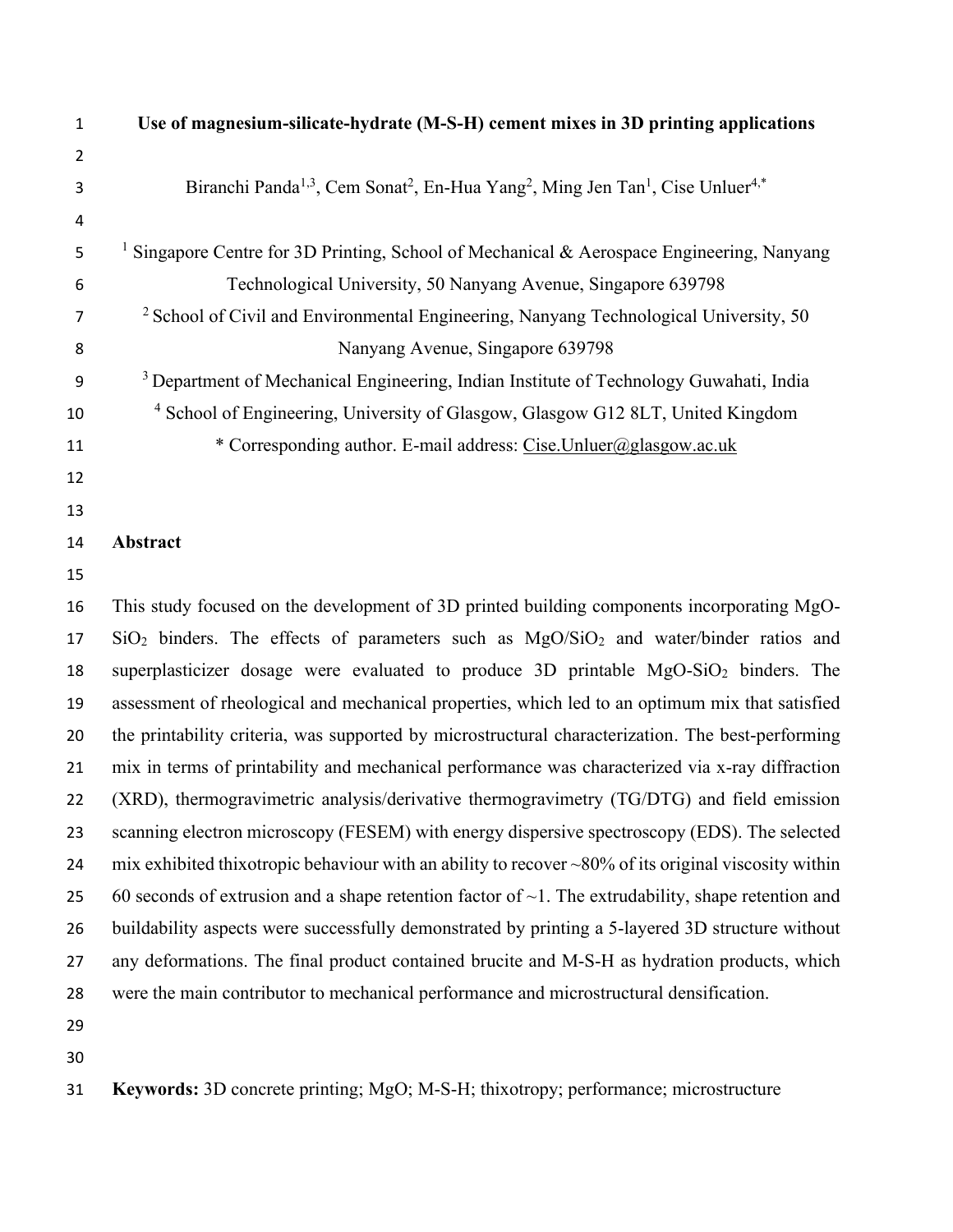#### **1. Introduction**

 Additive and automated manufacturing technologies involving cementitious materials such as 3D concrete printing have experienced continuous worldwide development over the past years. Digital concrete has rapidly evolved from an idea to a feasible alternative to conventional technologies with expanding application areas [1, 2]. The use of 3D printing can shorten the construction process, enhance resource efficiency, reduce construction waste, enable worker distancing (i.e. especially important in global pandemics such as COVID-19), and facilitate complex, high-quality and functional designs that would either be not feasible or too costly with conventional building methods. One of the aspects that needs to be considered for 3D-printed concrete mixes involves the development of binders with adequate rheological and stiffening properties to enable their continuous pumping during the initial stages, followed by shape retention after extrusion [3, 4].

 Along with extrudability (i.e. pumpability), another property that is considered in the mix design of 3D printing is buildability. Pumpability refers to the effort needed for transferring the material from the mixer/reservoir to the nozzle; whereas buildability is dependent on the material yield stress and structural build-up properties [5-8]. These aspects can be assessed by measuring the yield stress and viscosity of the material. For a given layer to be stable after extrusion, an adequate yield stress must be reached after deposition, which can be controlled by the flocculation process [9]. Flocculation refers to the formation of clusters by the growth of cement particles in dispersion, contributing to the development of yield strength in the material. Accordingly, in order to achieve a stable filament, the printed material must show the ability to flocculate immediately after its deposition. In the case of the multi-layer deposition processes, gravity-induced stresses progressively increase with an increase in the number of layers. During this process, the rate of structural build-up needs to be controlled by the use of suitable admixtures, without sacrificing the inter-layer bond strength. These properties can be achieved via the optimisation of the mix design, resulting in a balance between continuous flowability during extrusion and proper structuration after deposition, thereby enabling the production of a robust 3D printed component [10].

 Previous studies [11-15] have reported the key factors controlling the fresh properties (e.g. rheology) of 3D printable cement-based mixes. However, most of the mixtures designed for 3D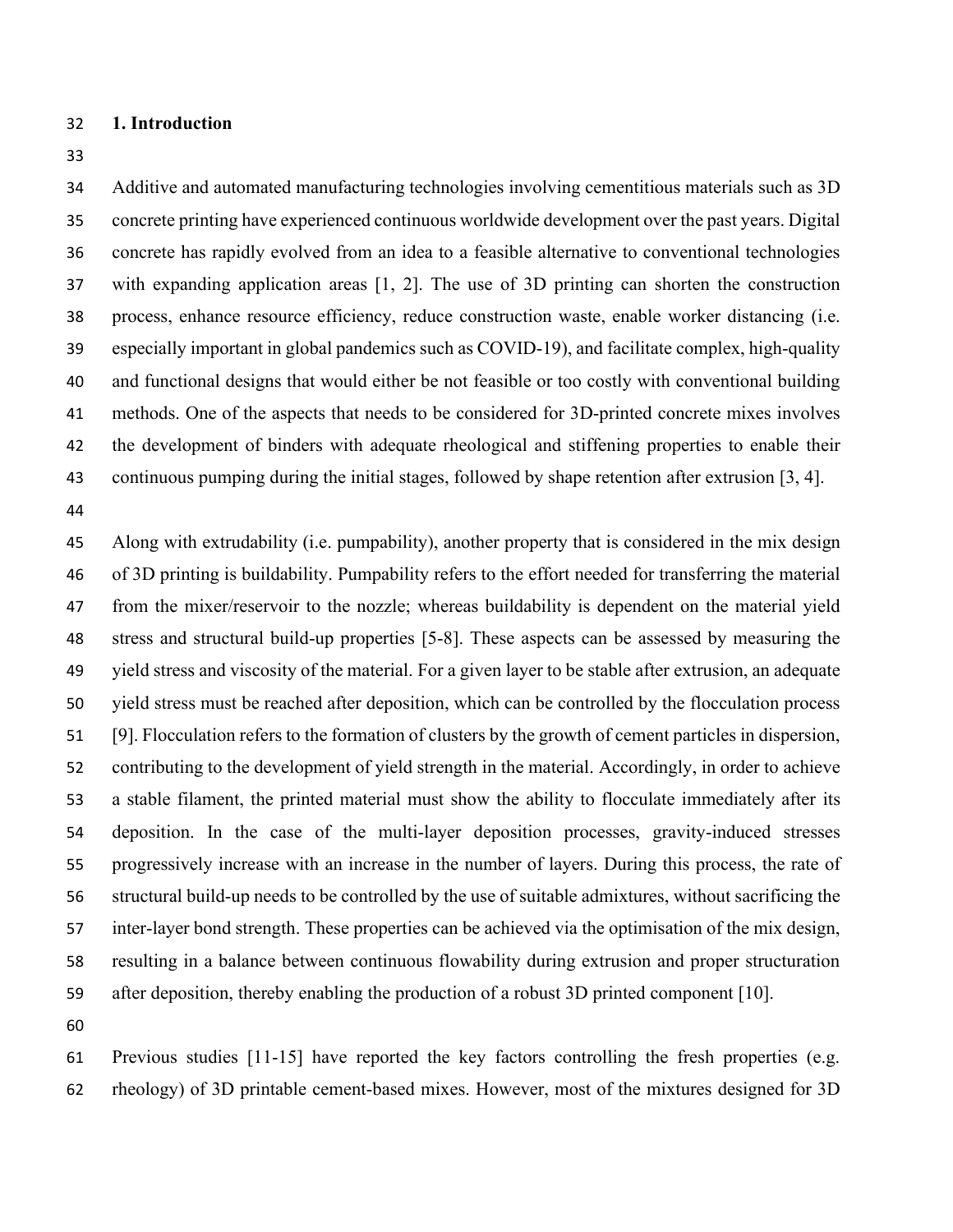printing involve the use of Portland cement (PC) as the main binder component. The production 64 of PC accounts for 5-7% of the global anthropogenic carbon dioxide  $(CO<sub>2</sub>)$  emissions. In this regard, reactive magnesium oxide (MgO)-based cements present some advantages over PC such as the lower calcination temperatures used during their production in comparison to PC (700°C vs. 1450°C) and their ability to be extracted from waste sources (i.e. reject brine). The combination 68 of MgO with a silica  $(SiO_2)$  source leads to the formation of magnesium silicate hydrate (M-S-H), which provides strength within concrete formulations, without requiring any special curing 70 arrangements such as accelerated  $CO_2$  curing [16, 17]. The characteristics of M-S-H are controlled by several factors including the type and properties of binder components, mix design (i.e. initial MgO/SiO<sup>2</sup> ratio, water-to-binder ratio and superplasticizer content) and curing conditions [18, 19]. Previous studies have looked into the effect of different raw materials [20, 21], role of superplasticizers [22, 23], durability and mechanical properties [17, 24] and microstructural 75 characterization  $[25, 26]$  of the final products in the MgO-SiO<sub>2</sub> binders. With high initial 76 compressive strengths reaching up to 70 MPa after 28 days of curing [27], MgO-SiO<sub>2</sub> binders have the potential to be used as structural or non-structural building components. These initially high strengths enable a higher shape retention and lower filament deformation during 3D printing. 79 Additionally, due to their intrinsically low pH  $(\sim 10.5)$  in comparison to PC  $(\sim 12.5)$ , MgO-SiO<sub>2</sub> binders can be utilized in applications involving natural fibre reinforcements [28, 29] and waste encapsulation [30, 31], which can widen the application spectrum of 3D printed components.

 In line with the global academic and industrial initiatives on enhancing the sustainability of cement-based mixes, this paper focused on the development of 3D printed building components 85 incorporating alternative binders such as  $MgO-SiO<sub>2</sub>$  binders with potentially lower environmental 86 impacts. The use of  $MgO-SiO<sub>2</sub>$  binders in 3D printing, which has not been studied until now, was aimed to pave the way for the development of alternative binder systems for 3D printing applications and provide new insights on the printability aspects of these mixes. This was achieved 89 via the examination of the key factors controlling the design of 3D printable  $MgO-SiO<sub>2</sub>$  binders such as the rheological properties of materials in the fresh state and printed region based on 91 thixotropy, slump and flow diameter values. The effects of parameters such as  $MgO/SiO<sub>2</sub>$  and water-to-binder (w/b) ratios and superplasticizer (SP) dosage were assessed in order to produce sustainable 3D printable mixtures. Out of the formulations investigated in this study, the mix that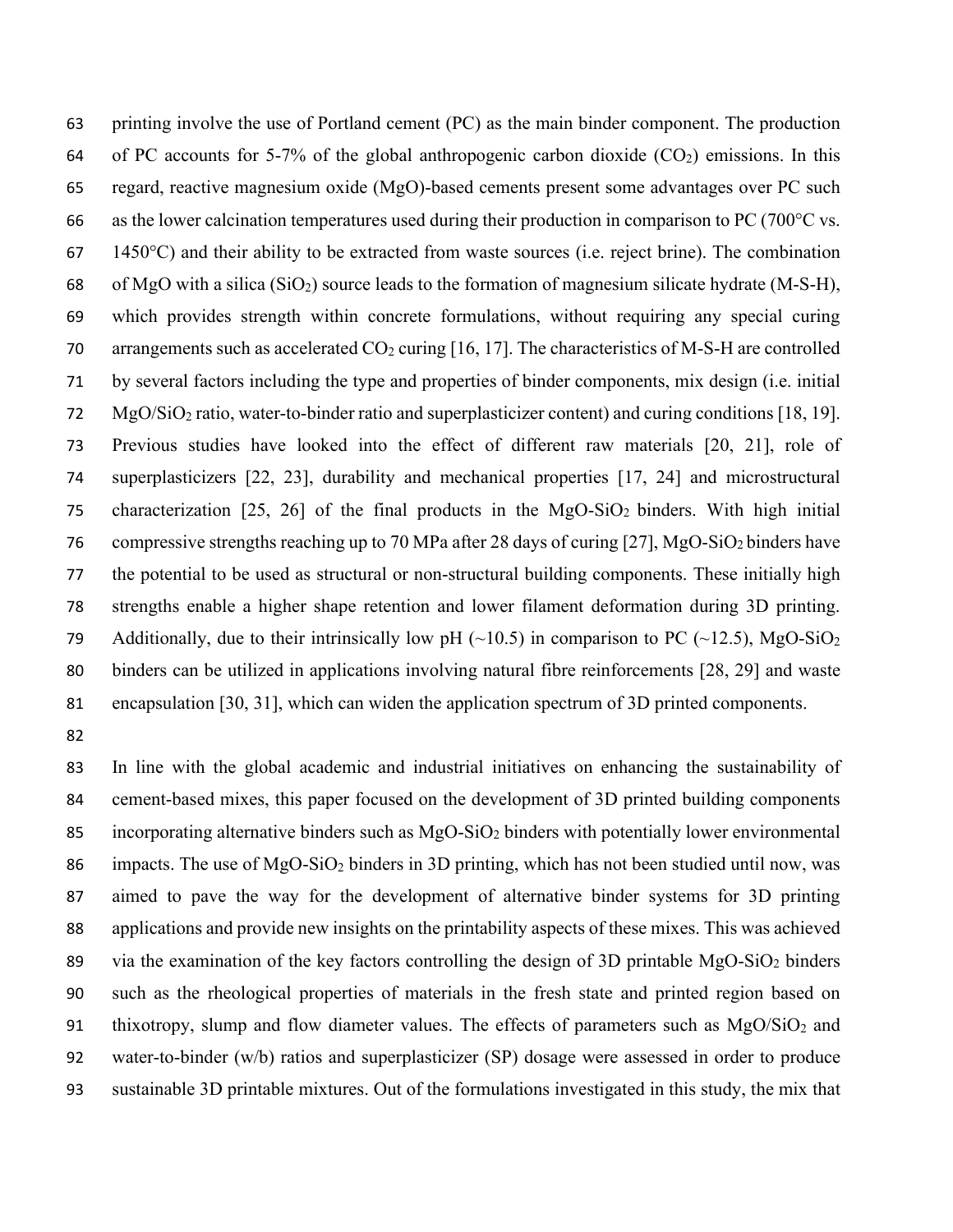| 94  | exhibited the best printability and mechanical performance was further characterized in terms of |
|-----|--------------------------------------------------------------------------------------------------|
| 95  | its composition (i.e. phase formations) and microstructural development via x-ray diffraction    |
| 96  | (XRD), thermogravimetric analysis/derivative thermogravimetry (TG/DTG) and field emission        |
| 97  | scanning electron microscopy (FESEM) with energy dispersive spectroscopy (EDS).                  |
| 98  |                                                                                                  |
| 99  |                                                                                                  |
| 100 | 2. Materials and Methodology                                                                     |
| 101 |                                                                                                  |
| 102 | 2.1 Materials and mix preparation                                                                |
| 103 |                                                                                                  |
| 104 | Reactive MgO (labelled as "calcined magnesite 92/200") was provided by Richard Baker Harrison    |
| 105 | (UK), whereas microsilica (MS) (labelled as "940U") was provided by Elkem Materials              |
| 106 | (Singapore). The chemical compositions and physical properties of these binder components are    |
| 107 | shown in Table 1. The superplasticizer (SP) used in the prepared formulations was sodium         |
| 108 | hexametaphosphate (SHMP), provided by VWR (Singapore).                                           |
| 109 |                                                                                                  |
| 110 | Table 2 shows all the different mix compositions used in this study. Two different binder        |
| 111 | compositions were prepared, in which the MgO:MS proportions were set at 50:50 and 70:30. For     |
| 112 | each composition, two different water-to-binder (w/b) ratios (0.4 and 0.5) and SP dosages (1.5   |
| 113 | wt.% and 2.5 wt.% of the binder) were used, generating eight mix designs in total. These levels  |
| 114 | were determined based on the preliminary extrudability test results and minimum M30 grade        |
| 115 | concrete (compressive) strength requirement. Mix preparation initiated by dissolving SHMP in     |
| 116 | water to form a superplasticizer solution. After the SHMP was fully dissolved in water, MgO was  |
| 117 | added into the SHMP solution while mixing in a Hobart HL200 mixer. MS was then gradually         |
| 118 | added to the mix and the mixing continued for 5 minutes, until a thoroughly mixed paste was      |
| 119 | obtained.                                                                                        |

- 
- 
- **2.2 Methodology**
- 
- **2.2.1 Slump and flow table**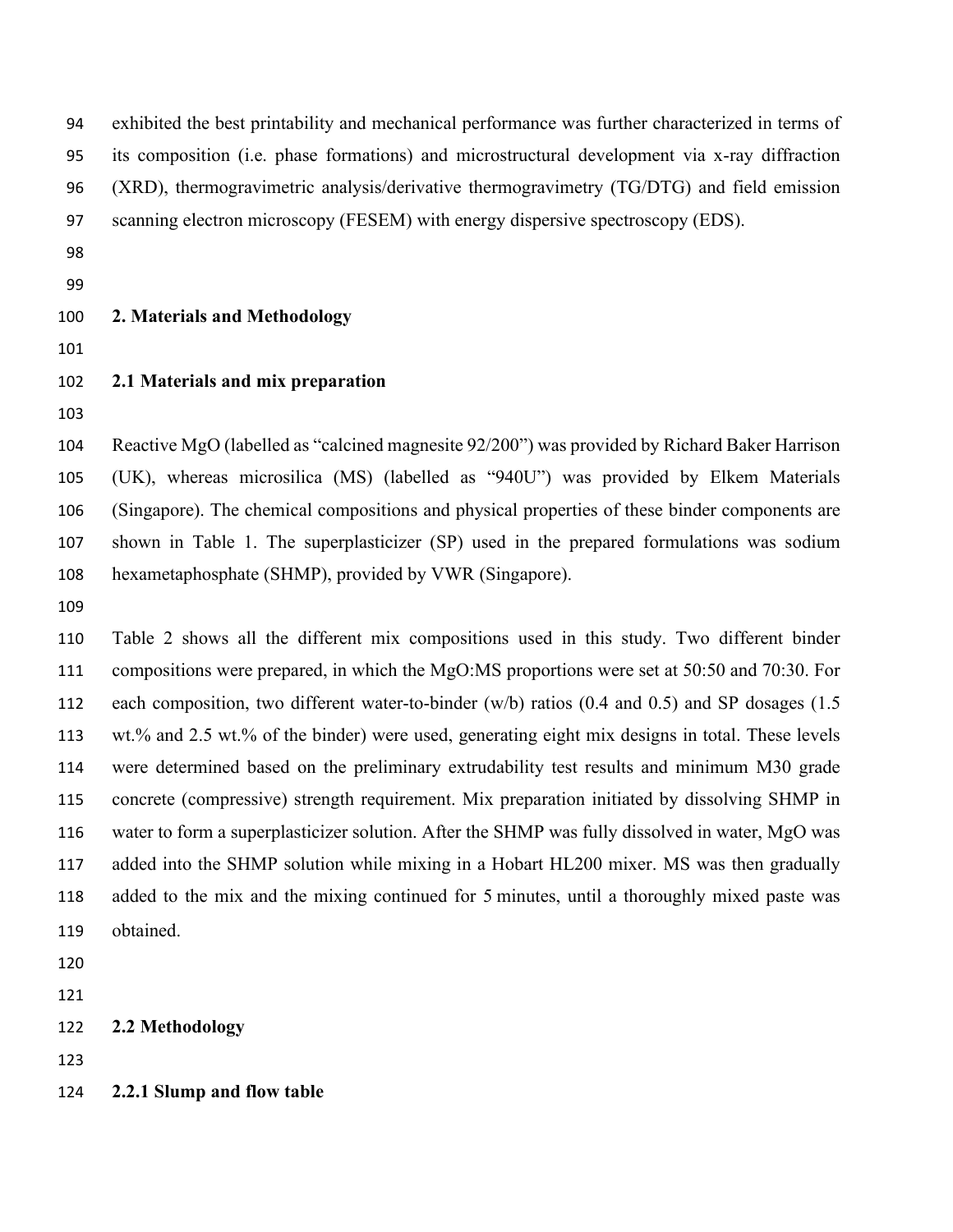The slump value of cement-based mixes is related to their static yield stress, whereas the flow 127 diameter is related to viscosity [32]. Accordingly, to assess these fresh properties, a conical mould, as shown in [Fig. 1\(](https://www.sciencedirect.com/science/article/pii/S1359836819307644#fig2)a), was used for the slump and flow table tests, in accordance with ASTM [C230](http://www.astm.org/Standards/C230) [33]. The test procedure started by filling the prepared pastes into the mould, after which the excess material was taken out and the surface was smoothened with a trowel. This was followed by the removal of the mould, after which the change in height was measured and reported as the slump value. The flow table test setup is demonstrated in Fig. 1(b), which was performed in accordance with ASTM [C1437](http://www.astm.org/Standards/C1437) [34]. To measure the flow values, the flow table was dropped 25 times after the mould was removed and the diameter of the paste was recorded.

- 
- 

# **2.2.2 Thixotropy (viscosity recovery)**

 Thixotropy, assessed by the viscosity recovery test, is a desirable aspect for 3D printing, referring 140 to the state of high viscosity at low stress and vice versa. A constant shear rate of  $300 \text{ s}^{-1}$  was applied for the evaluation of the shear thinning property, while viscosity recovery was assessed via a three-stage approach, whose details were provided in [35]. The thixotropy of the prepared mixes was measured by a MCR 101 model rheometer from Anton Paar. The approach adopted in determining the shear rates and timings used during this 3-step analysis aimed to simulate the printing process, during which the prepared mix is initially at rest in the hopper, then experiences high shear during extrusion, followed by its resting on the print bed.

 

#### **2.2.3 3D printing**

 The success of the printing process was evaluated according to two main aspects: (i) the effort needed to extrude the material through the printer nozzle, thereby assessing its extrudability and (ii) the stability of the layers forming the component, indicating its buildability. Accordingly, a 4- axis gantry printer, whose details were provided in [36], was employed in the printing of the designed mixes via the use of a nozzle that had a width of 30 mm and a layer height of 15 mm.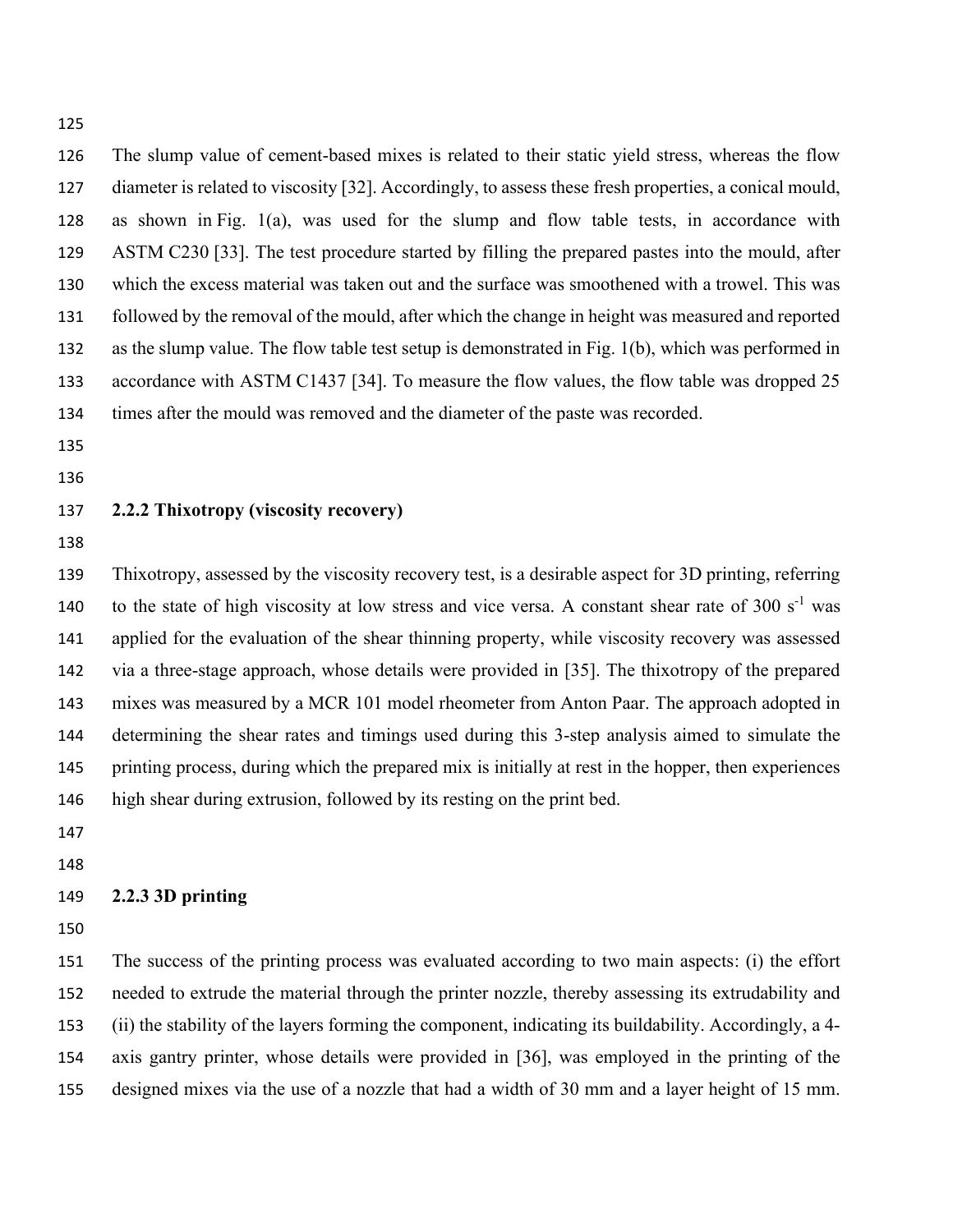The printer was connected to a screw pump. The optimum speed for the mixes was determined by varying the print speed from 60 to 100 mm/sec, while the flow rate was kept constant, with the goal of maintaining the shape stability of the filaments. The shape retention factor (SRF) for selected mixes was obtained by dividing the width of the printed filament with the width of the rectangular nozzle (30 mm). A digital imaging technique was used to capture the width of the filament after the deposition of each layer. The obtained photos were analysed with "ImageJ", an image processing program to accurately determine the width of the printed filament. Finally, a freeform design was printed by using the best flow rate and speed combination to validate the feasibility of using the proposed criteria and mix design in practice.

 

#### **2.2.4 Green strength**

 Uniaxial unconfined compression tests were performed on freshly prepared cylindrical samples with a diameter of 70 mm and a height of 140 mm, as shown in Fig. 2. These samples were kept in moulds for 15 minutes (i.e. replicating the approximate time interval from mixing to printing, to reveal the mix condition during the printing process) before the mould was carefully removed to expose the sample without any damage. The dimensions were chosen to avoid any variations on the results due associated with particle size, leading to a diagonal shear failure [37]. An INSTRON 175 5969 test rig equipped with a 50 kN load cell was used at a loading rate of 0.6 N/s for strength testing, which was selected to simulate the loading steps in the printing process. Each test was conducted at ~60 to 70 seconds to avoid the influence of thixotropic build-up. The averages of the obtained values were presented in the load and deformation diagram.

- 
- 

#### **2.2.5 Compressive strength**

183 Samples were cast into  $50 \times 50 \times 50$  mm cubic moulds and their average 28-day compressive strength values were reported in Table 4. For the 3D printed samples, blocks with the dimensions of 300×150×200 mm were printed by using a 20 mm circular nozzle at a print speed of 90 mm/sec and flow rate of 3.15 g/lit. A circular nozzle was preferred as the blocks were printed without any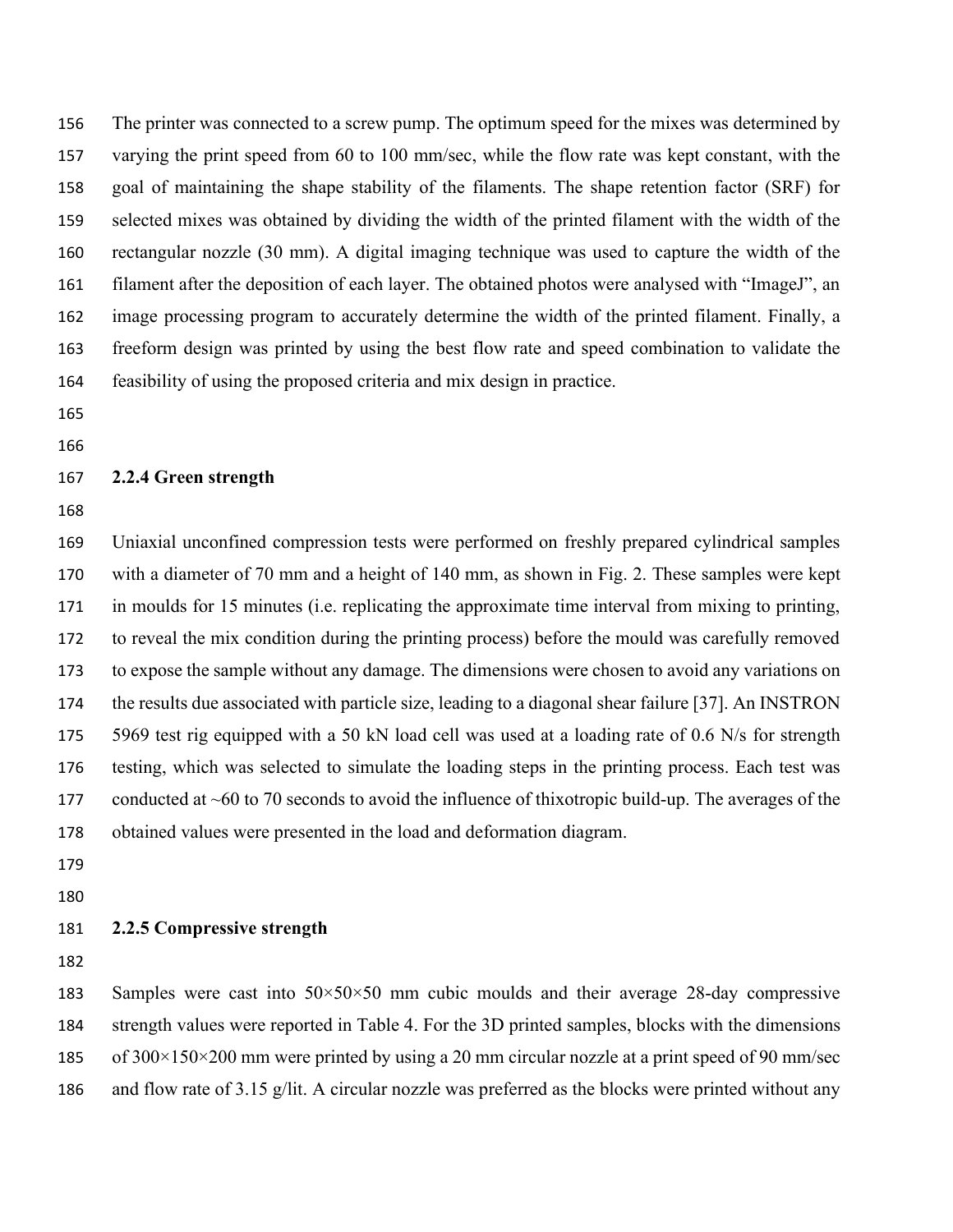187 nozzle rotation.  $50 \times 50 \times 50$  mm cubes were then extracted from these blocks by using a saw. The 188 compressive strengths of  $50 \times 50 \times 50$  mm cubic samples after 28 days of ambient curing 189 (temperature of  $30\pm2\degree$ C and relative humidity (RH) of  $60\pm5\%$ ) were measured by three directional uniaxial loading, in line with ASTM C109/C109-M13 [38]. The test was performed via the use of a Toni Technik Baustoffprüfsysteme machine, during which the loading rate was set at 55 kN/min. Each data point represented the average of four samples, accompanied with their standard deviation.

- 
- 

## **2.2.6 Characterization of reaction products (XRD, TG/DTG, FESEM-EDS)**

 The compositions and morphologies of the phases that formed were evaluated via microstructural tests in order to shed light on the mechanism behind the strength development of the 3D printed MgO-SiO<sup>2</sup> samples. To facilitate these investigations, segments carefully extracted from the 3D printed samples were kept in acetone for 3 days to stop hydration and vacuum dried before being ground down to pass through a 75 µm sieve in preparation for microstructural analyses.

 The different phases within the hydrated samples were identified and characterized via x-ray 205 diffraction (XRD) and thermogravimetry/derivative thermogravimetry (TG/DTG) analyses. XRD was performed on the ground powder extracted from the best performing samples after 28 days of curing, by using a Bruker D8 ADVANCE instrument with a scanning rate of 0.02° 2θ/step from 208 10° to 80° 2 $\theta$  to identify the formed hydration products (e.g. M-S-H and brucite) as well as any unreacted phases. TG/DTG was carried out by a Perkin Elmer TGA 4000 equipment, which was 210 operated under a constant nitrogen flow. Samples were heated from  $30^{\circ}$ C to  $900^{\circ}$ C at a heating 211 rate of 10  $\degree$ C/min. The morphology of the formed phases was observed via a JEOL JSM-7600F field emission scanning electron microscope (FESEM), at an accelerating voltage of 5.0 kV. In 213 preparation for FESEM, the specimens were coated with platinum under 20 mA current for 30 seconds. Energy dispersive spectroscopy (EDS) measurements were used to determine the elemental composition of the 3D printed specimens at 28 days. The accelerating voltage used during this analysis was 15.0 kV.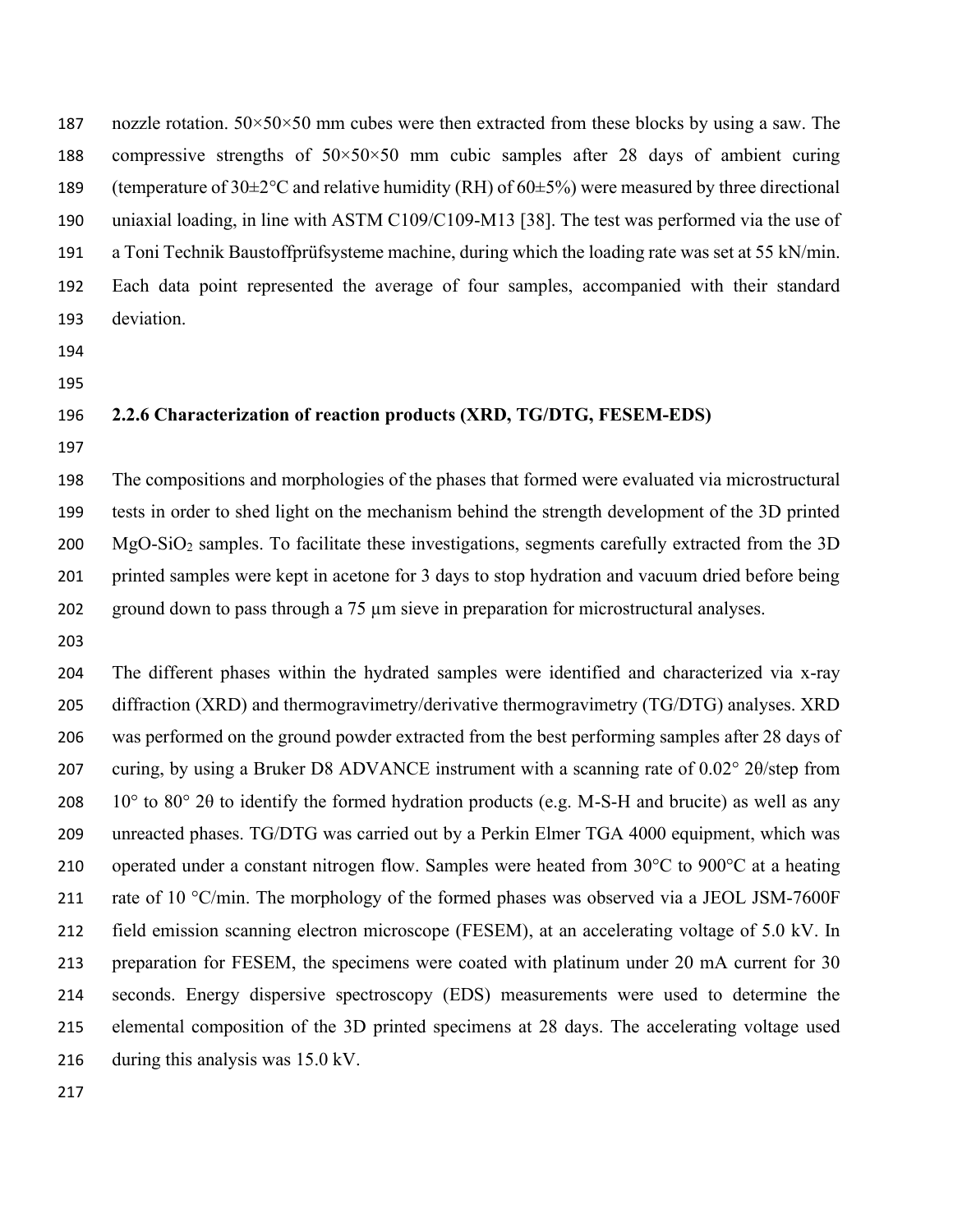## **3. Results and Discussion**

#### **3.1 Effect of mix design on slump, flow diameter and viscosity recovery**

 The results of slump and flow table tests of the prepared mixes were plotted in Fig. 3. As mix M1 led to a very dry and stiff mix because of a combination of low w/b ratio (0.4) and SP dosage (1.5%) in the presence of 50% MS, it was not shown in Fig. 3 and did not qualify for the subsequent pumpability test due to discontinuous filament extrusion. Amongst the remaining mixes, M3 and M5 revealed low values of slump and flow diameter, which was associated with their low w/b ratios (0.4) and/or SP dosage (1.5%). On the other hand, mixes M2, M4, M6 and M8, all of which 229 had high w/b ratios (0.5), resulted in similar or high slump and flow diameter values; whereas mix 230 M7 led to intermediate outcomes due to its low w/b ratio (0.4) but high SP dosage (2.5%). The higher water content within these mixes (i.e. M2, M4, M6, M8) reduced the interaction and internal friction amongst the particles, thereby resulting in a higher flowability. However, previous research [39] indicated that mixes with high slump values could experience elastic collapse during 234 3D printing, which would negatively affect the mechanical properties of the printed specimens by inducing porosity. Even though mixes M2 and M4 had similar slump values with mixes M5 and M7, their flow diameter values were significantly higher, which could result in challenges in retaining the printed shape and hinder the success of the overall 3D printing process. Therefore, mixes M3, M5 and M7 were chosen for further rheological assessment as a part of the evaluation of the suitability of these mixes for 3D printing.

 Fig. 4 shows the shear recovery of the three mixes M3, M5 and M7 selected for the further investigation of their rheological properties. The results of viscosity recovery test were divided in three parts to mimic the 3D printing process, starting with (i) material at rest, (ii) material sheared or extruded at a high shear rate and (iii) material at rest again on the print bed. During this analysis, the viscosities before and after the extrusion process are important for the success of extrusion- based 3D printing. Accordingly, an ideal material should recover to its initial viscosity as soon as it is deposited on the print bed. The results shown in Fig. 4 revealed the ability of all three mixes to recover up to 80% of their original viscosities within 60 seconds of extrusion. Out of these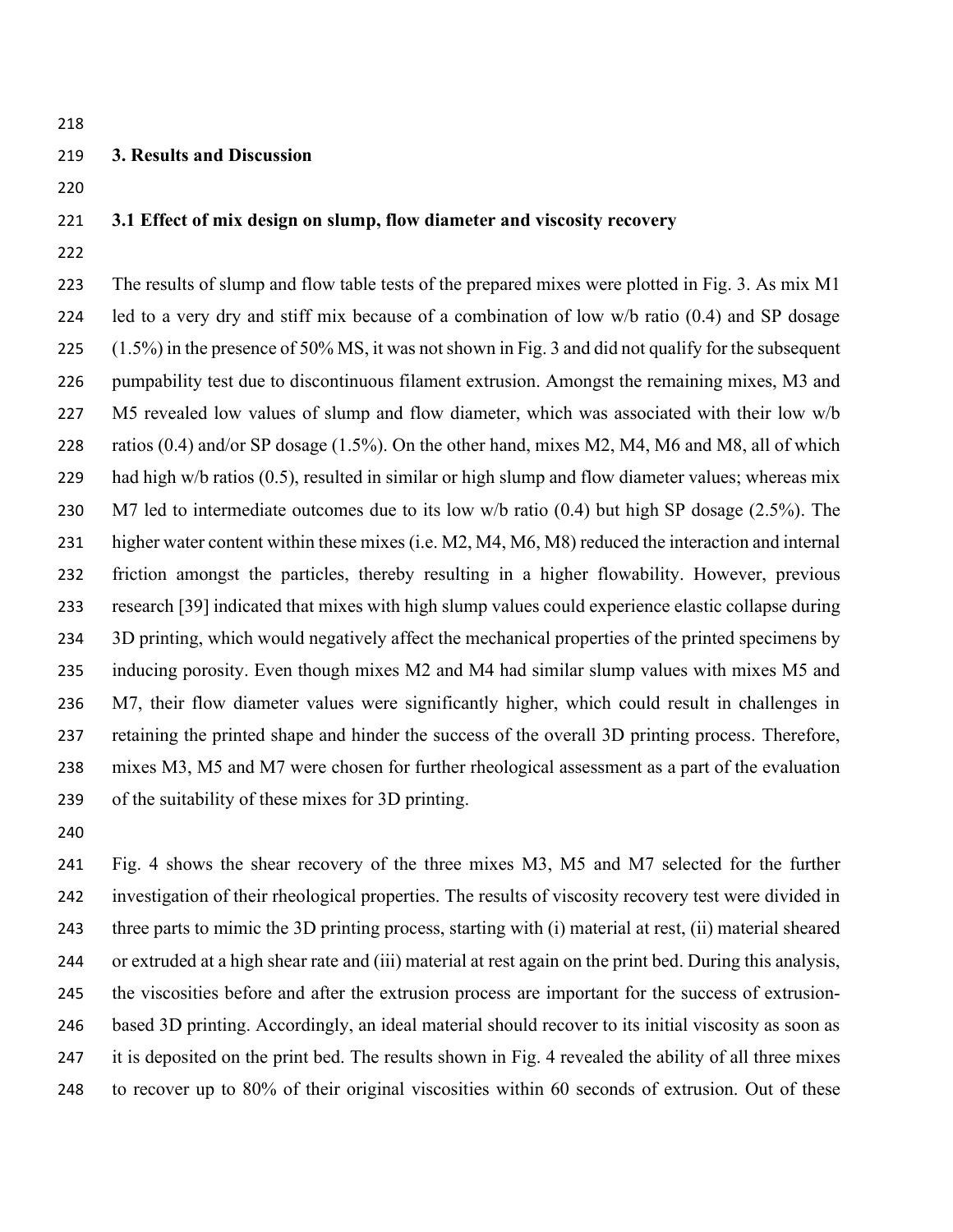mixes, M3 exhibited slightly higher apparent viscosity values than the other two mixes with a reasonable recovery ability. This outcome could be an indication of the dense microstructure of M3, which was also shown by its low slump value and flow diameter in Fig. 3.

- 
- 

## **3.2 3D printability and mechanical performance**

 In this section, the printability of the three selected mixes was studied by using a 4-axis gantry printer. Table 3 shows the SRF values of these mixes that were extruded through a rectangular nozzle, indicating their shape stability. Amongst the three mixes, M3 revealed the lowest SRF 259 value of ~1.0, followed by M5 (~1.84) and M7 (~2.32). The trend observed in the SRF values was in agreement with the rheological properties (i.e. slump and flow diameter values), in which M3 261 demonstrated the lowest slump/flow diameter, followed by M5 and M7. The combination of these outcomes could explain the enhanced viscosity recovery of mix M3, which also exhibited the best 263 shape stability, as indicated by its SRF of  $\sim$ 1.0. However, these differences amongst the three samples do not necessarily translate into poor shape stability for the other two mixes (M5 and M7) as SRF is highly influenced by printing parameters such as print speed, flow rate and nozzle height. Considering the higher slump and flowabilities of mixes M5 and M7 than those of mix M3, they may require a higher print speed (> 90 mm/sec) to obtain a stable filament shape.

 The 28-day compressive strengths of the selected samples are shown in Table 4. Out of the three mixes, mix M3 exhibited the highest 28-day compressive strength (44.3 MPa), which could be attributed to its denser microstructure, potentially linked with the higher degree of M-S-H formation (i.e. the composition of hydrate phases within mix M3 is shown in Section 3.4) [40]. The differences in the binder composition of mix M3 (MgO:MS of 50:50) when compared to mixes M5 and M7 (MgO:MS of 70:30) could explain the increased formation of M-S-H in mix M3 as opposed to the predominant formation of brucite in the presence of 70% MgO in mixes M5 and M7 [26, 41]. This was in line with the findings of previous studies [42], where the direct correlation 277 between the strength development of MgO-SiO<sub>2</sub> samples cured under different conditions and M-S-H formation was identified.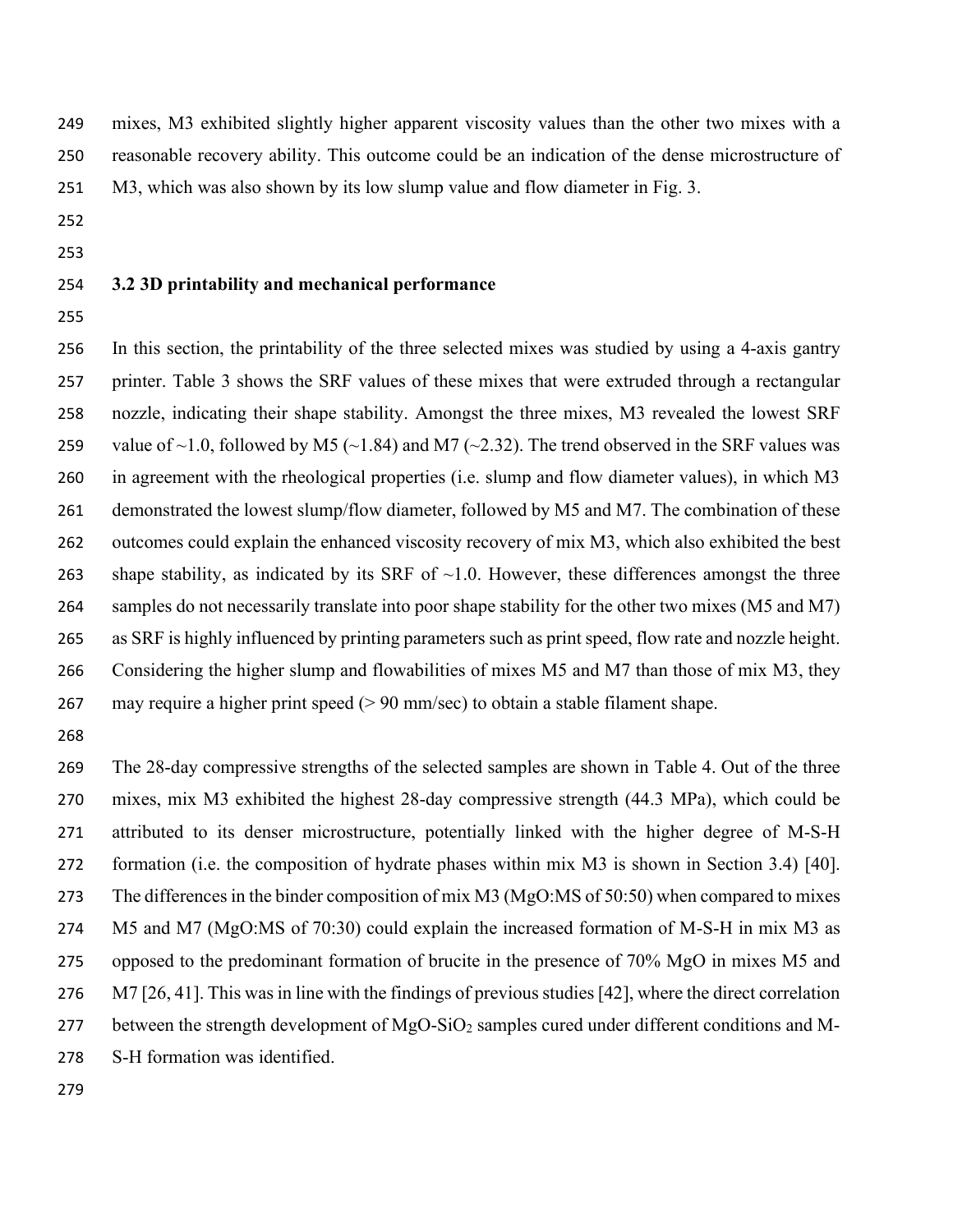Considering its ideal thixotropic properties demonstrated by its viscosity recovery, lowest SRF and highest compressive strength amongst the formulations investigated under this study, mix M3 was chosen for further analysis, during which it was used in the printing of a 3D component. The settings of the gantry printer were fixed at a print speed of 90 mm/sec and a flow rate of 3.15 g/lit, in line with the findings of previous studies [32]. The layer-by-layer extruded structure led to the building of the 3D component shown in Fig. 5. The printed component, whose dimensions were 286 300 mm (L) x 150 mm (W) x 100 mm (H), indicated a good shape retention as well as buildability properties, highlighting the suitability of mix M3 to be used in 3D printing applications without any discontinuity and deformation.

 

#### **3.3 Green strength and directional mechanical properties**

 The buildability of mix M3 was highly related to its initial (green) strength. To indicate this relationship and provide a comparison to conventional mixes, the performance of mix M3 was compared with a PC-based mix, which was prepared with the same w/b ratio and without any other additives. The load-deformation curves of these two mixes, shown in Fig. 6, revealed the higher load carrying capacity of mix M3 than PC, which could be attributed to the differences in the reaction products and the binding network they formed within each mix [43]. However, the performance of the PC mix could be improved by reducing the w/b ratio [44], possibly resulting in similar outcomes as mix M3.

 Another inherent property that must be considered in the evaluation of a potential mix for 3D printing is directional mechanical strength, which is associated with the layer-wise approach of the printing process. Fig. 7(a) demonstrates the main orthogonal directions F1, F2 and F3; whereas the 28-day compressive strengths of 3D printed samples prepared by using mix M3 in F1, F2 and F3 directions are presented in Fig. 7(b). While the analysed samples revealed comparable strengths in F2 and F3 directions, the highest strength was achieved in F1 direction. Similar anisotropic behaviour in terms of mechanical properties was also observed in other alternative binder systems (e.g. glass fibre reinforced geopolymer samples) [45]. However, due to the identical orientations of F1 and F3, it was hard to attribute this outcome to different layer directions. These strength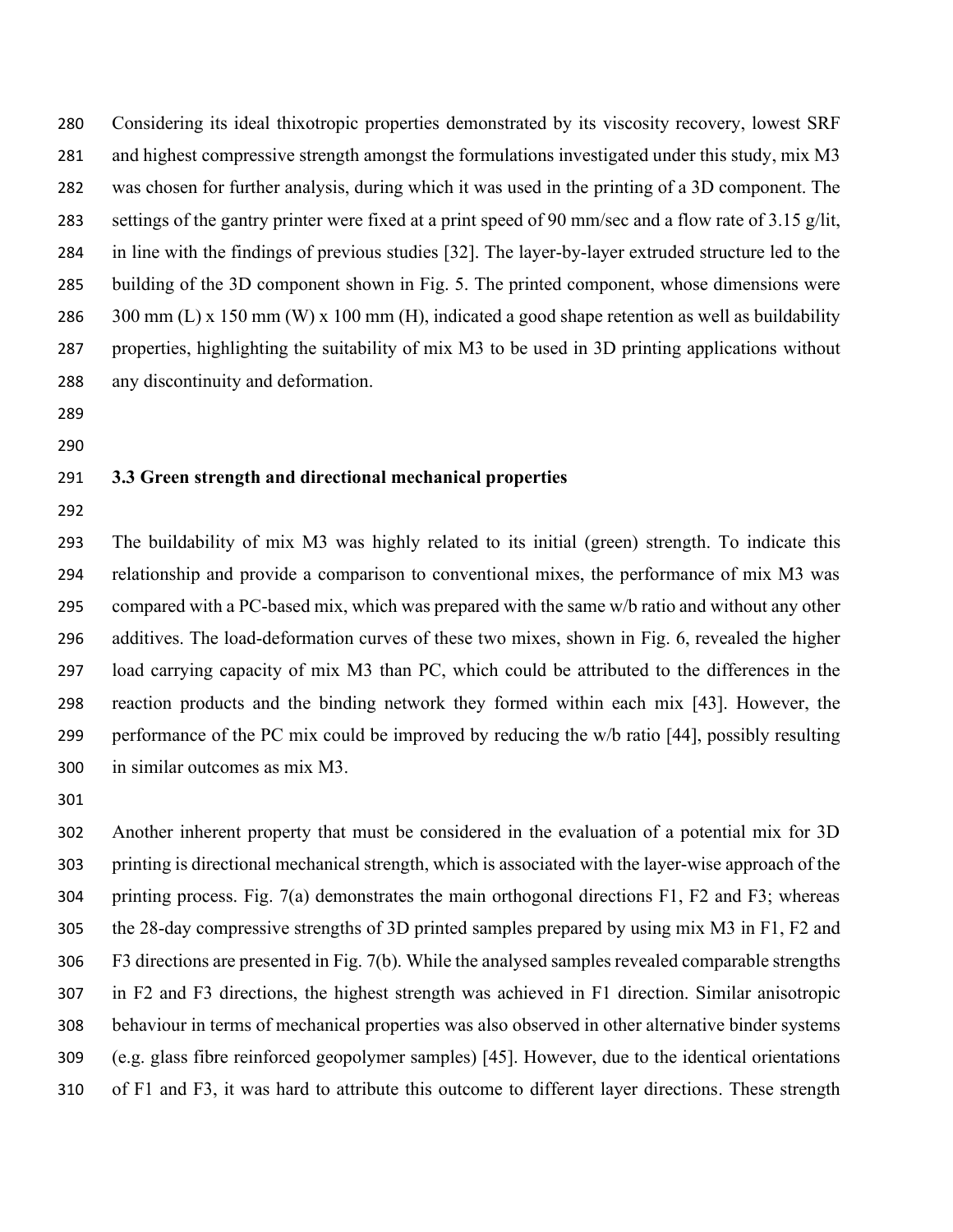variations could also be due to the motion patterns of the material during the printing process, resulting in alterations in the sample microstructure [46]. Regardless of these slight variations observed in different directions, the strength results recorded at 28 days were generally comparable in all directions and with the strength of the directly cast samples, which highlighted the robustness

- of these 3D printed samples for various uses including load bearing applications.
- 
- 

# **3.4 Microstructural analyses (XRD, TG/DTG and FESEM-EDS)**

 The crystalline and amorphous phases present in the 3D printed M3 mix at 28 days were identified by using XRD analysis, as shown in Fig. 8. The main hydration products identified in this system 322 were M-S-H gel, as indicated by the amorphous humps at  $\sim$ 26°, 35° and 60° 2 $\theta$  [27]; and brucite (Mg(OH)2), with the main crystalline peaks at 18.6° and 38.0° 2θ. Other than the formed hydration products, the presence of unreacted raw materials was notable. Accordingly, unreacted MgO 325 (periclase) revealed its main peaks at  $\sim$ 42.9° and 62.3° 20 with high intensities, while unreacted 326 SiO<sub>2</sub> had an amorphous hump centred at  $\sim$ 23° 2 $\theta$ . The presence of significant amount of unreacted MgO indicated that potentially higher strengths could have been achieved if a higher degree of 328 hydration was realized. In addition to the mentioned phases, magnesium carbonate  $(MgCO<sub>3</sub>)$ , which was present as an impurity in MgO, was observed at 32.6° and 53.9° 2θ.

 TG and DTG plots of the 3D printed M3 mix at 28 days are presented in Fig. 9(a) and (b), respectively. As can be seen in Fig. 9(a), almost 20% loss in mass was observed, which took place in multiple stages, when the sample was subjected to high temperatures of up to 900°C. The DTG curves (Fig. 9(b)) revealed detailed information about the decomposed phases. Accordingly, the 335 first decomposition was completed at  $\sim$ 200 $^{\circ}$ C, which could be attributed to the dehydration of the 336 interlayer water of M-S-H [47, 48]. The following decomposition curve centred at  $\sim$ 400 $^{\circ}$ C was due to brucite dehydroxylation [26, 27]. The curve that partially overlapped with brucite dehydroxylation was associated with M-S-H dehydroxylation, which also continued at higher temperatures [20, 26], as can be seen in Fig. 9(b). The final decomposition step of the M-S-H gel 340 took place at  $\sim$ 750°C due to the dehydroxylation of the silanol groups [26, 48]. In addition to these 341 hydrate phases, the decomposition of magnesite  $(MgCO<sub>3</sub>)$ , which was present as an impurity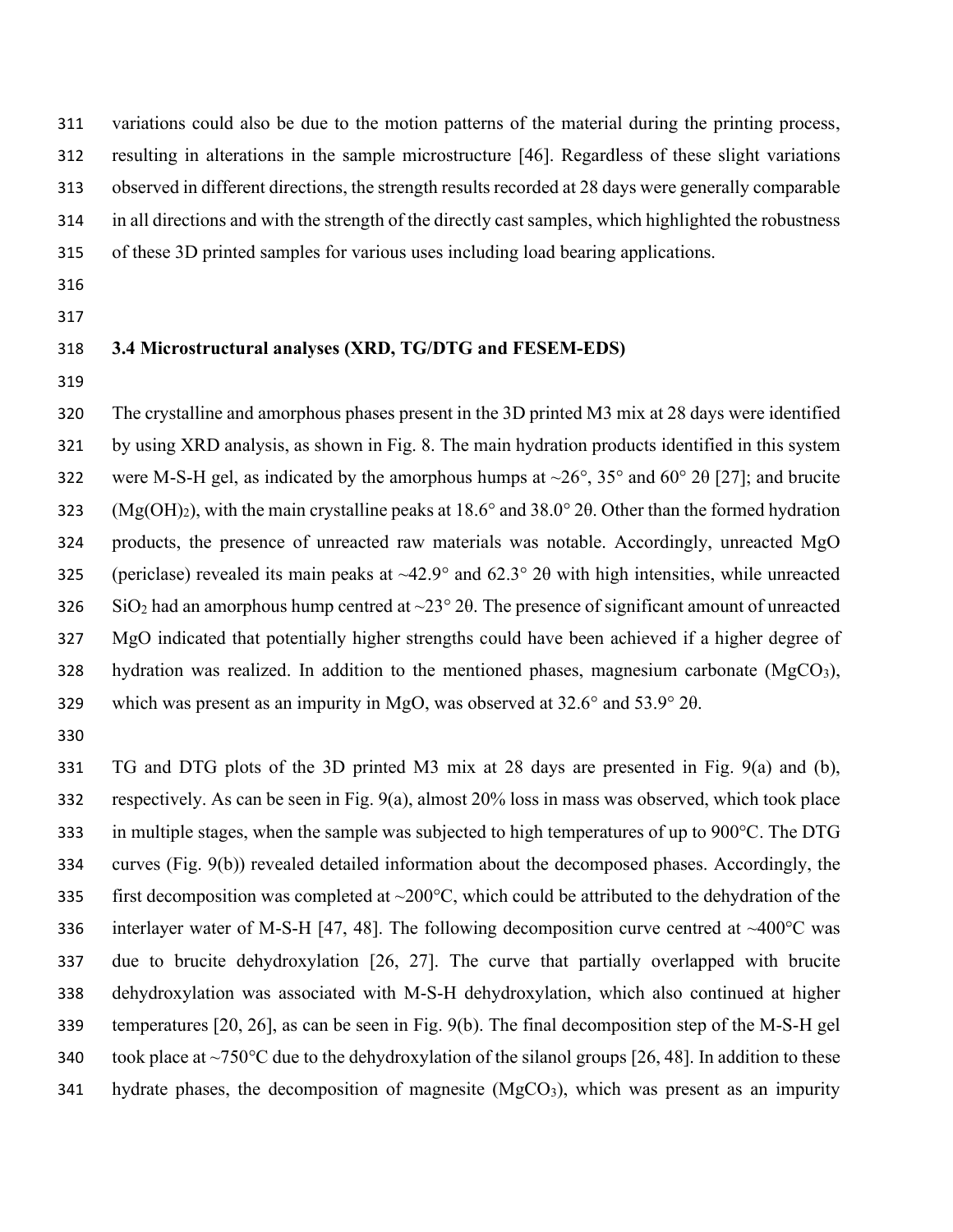342 within MgO used as a binder, occurred at ~650 $^{\circ}$ C, revealing a minor curve in the DTG plot of the analysed sample. The decomposition patterns shown by the TG/DTG plots were in line with the XRD results, indicating the presence of M-S-H and brucite as the main hydrate phases, accompanied by undecomposed binder phases.

 Fig. 10 shows the FESEM image of the 3D printed M3 mix at 28 days. In line with the XRD and TG/DTG results, a majority of the sample microstructure was comprised of a widespread 349 formation of M-S-H gel, which was the main contributor of strength in  $MgO-SiO<sub>2</sub>$  samples [49]. 350 Along with M-S-H, spherical particles indicative of unreacted  $SiO<sub>2</sub>$  were observed. Furthermore, plate-like hydrates smaller than 1 µm, which resembled brucite crystals [50], could be seen in multiple locations within the microstructure. Overall, the continuous gel-like structure established by M-S-H covered the particle surfaces, leading to the formation of a dense microstructure, which contributed to mechanical performance, enabling the potential use of mix M3 in various building applications.

 EDS analysis was also performed on mix M3 after 28 days by using the 14 arbitrarily chosen areas within the region shown in Fig. 11(a). A representative elemental analysis of one of the areas indicated by the rectangular box (i.e. Spectrum 8) in Fig.11(a) was presented in Fig. 11(b). The average and standard deviations of the values obtained from the measurements taken from 14 different areas were listed in Table 5. The elements O, Mg and Si were dominantly present within the measurement territory, highlighting the formation of M-S-H as well as brucite (i.e. composed of only Mg and O). The weight percentages of O, Mg and Si were around 52%, 21% and 21%, 364 respectively. On top of these 3 elements, presence of  $\sim$ 6 wt.% carbon (C) was observed, which could be attributed to magnesite that was present as an impurity within MgO and the partial 366 absorption of  $CO<sub>2</sub>$  from the atmosphere during sample preparation and curing.

 

## **4. Conclusions**

 This paper focused on the development of MgO-SiO<sup>2</sup> binders to be used in 3D printing 372 applications. The effects of parameters such as water-to-binder (w/b) ratio,  $MgO/SiO<sub>2</sub>$  ratio and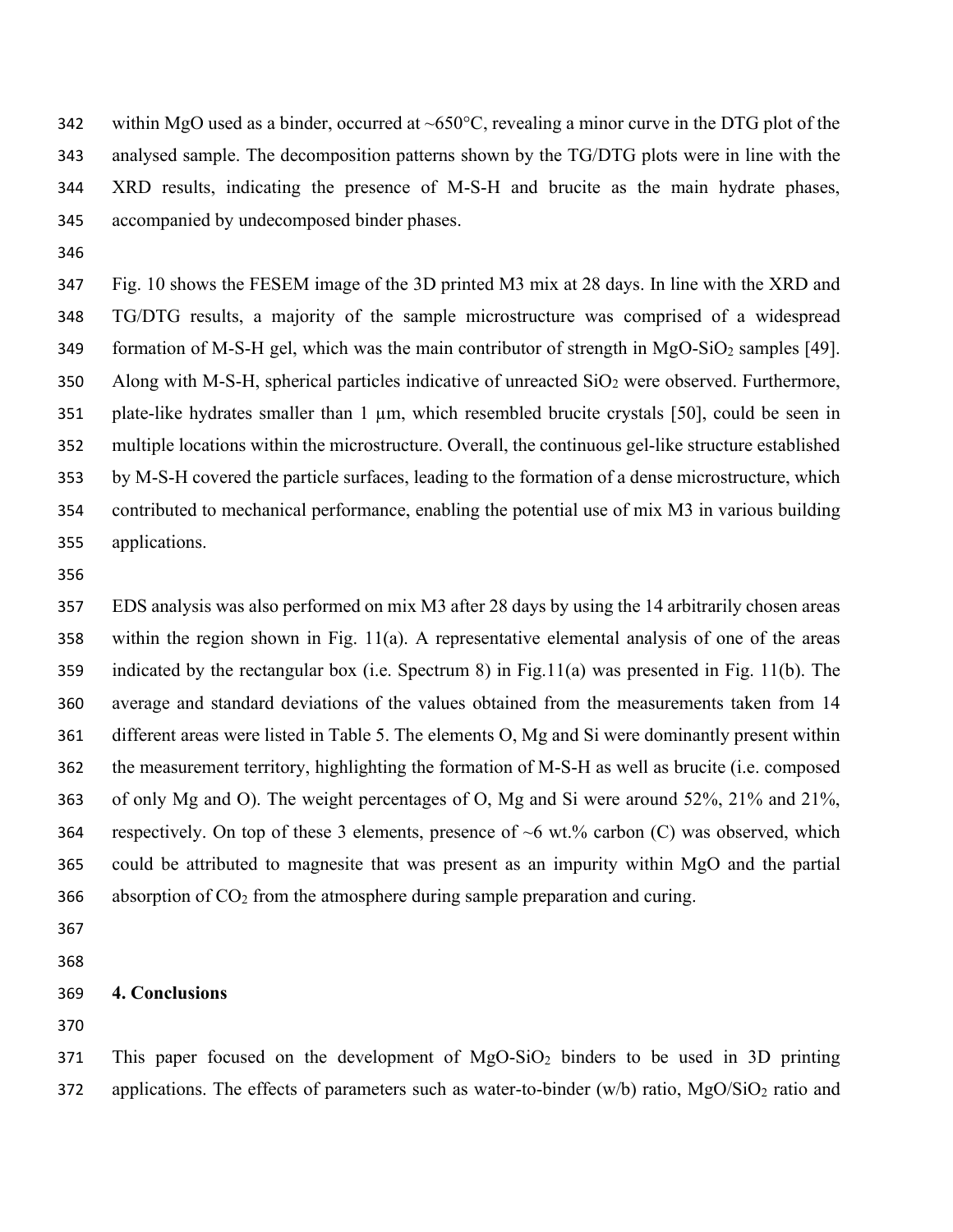373 superplasticizer (SP) dosage were assessed in order to produce sustainable 3D printable  $MgO-SiO<sub>2</sub>$  binders. The assessment of fresh properties was supported with mechanical testing and microstructural characterization. The following conclusions can be drawn from this study:

- 
- The thixotropic behaviour of the developed mixes, which recovered 70-80% of their original viscosity within 60 seconds of extrusion, enabled the deposition of printed layers in 60 second intervals, without any pumpability issues.
- Out of the different formulations prepared in this study, the best-performing mix that satisfied the performance (i.e. high strength) and printability criteria (i.e. low slump and high flow) was determined.
- 383 The selected mix (M3) indicated a SRF of  $\sim$  1, highlighting its buildability potential, which was successfully demonstrated via the 3D printing of a 5-layered structure without any deformations.
- The anisotropic mechanical performance displayed by the printed samples, in comparison to the cast specimens, could be associated with the layer-wise fabrication approach adopted in the printing process. In spite of these differences, satisfactory strengths were obtained in all 3 directions.
- Microstructural characterization revealed the formation of brucite and M-S-H gel as the main hydration products, which were the main contributor to the mechanical performance observed within the prepared samples.
- 

394 The findings of this research paved the way for the development of alternative  $MgO-SiO<sub>2</sub>$  binders for 3D printing applications and presented new insights on the printability aspects of these mixtures under the context of 3D printing, which have not been studied until now. Overall, the 397 results of this study have shown that  $MgO-SiO<sub>2</sub>$  binders with proper mix designs are suitable to be used in 3D printing applications, both in terms of their rheological and mechanical properties. Considering the need for the optimization of these formulations for enhanced performance as well as an improved understanding of the mechanisms behind strength and microstructural 401 development, further studies will focus on the enhancement of the performance of  $MgO-SiO<sub>2</sub>$  binders through an optimization of their fresh and long-term properties, with the overall goal of enabling their use in various building applications, including those involving 3D printing. Any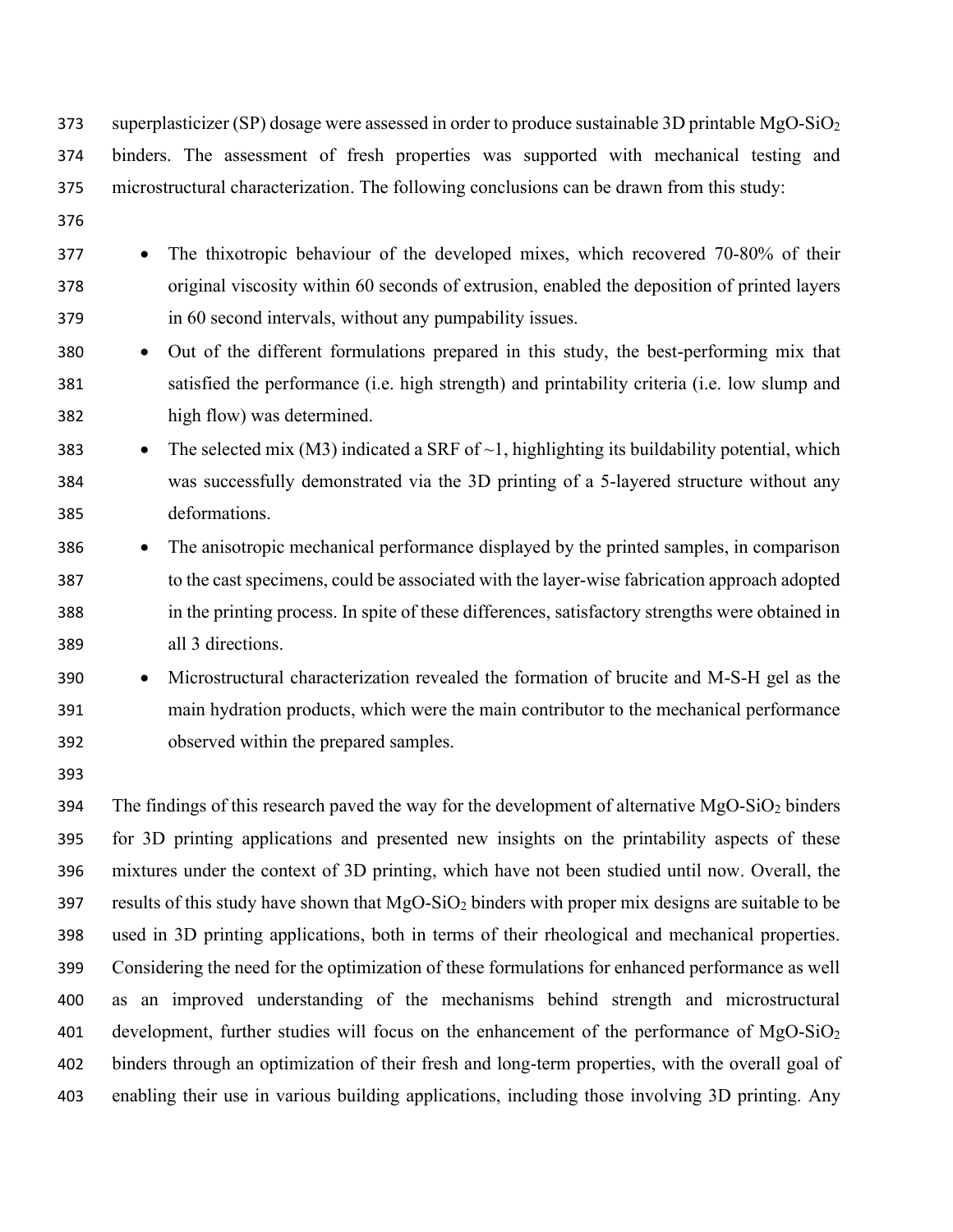| 404 | initiative taken towards this goal will facilitate the wide scale use of these alternative binders in |
|-----|-------------------------------------------------------------------------------------------------------|
| 405 | different building components.                                                                        |
| 406 |                                                                                                       |
| 407 |                                                                                                       |

# **Acknowledgements**

- 
- 410 The authors would like to acknowledge Sembcorp Architects & Engineers Pte. Ltd. and National
- Research Foundation (NRF) Singapore for their funding and support in this research project.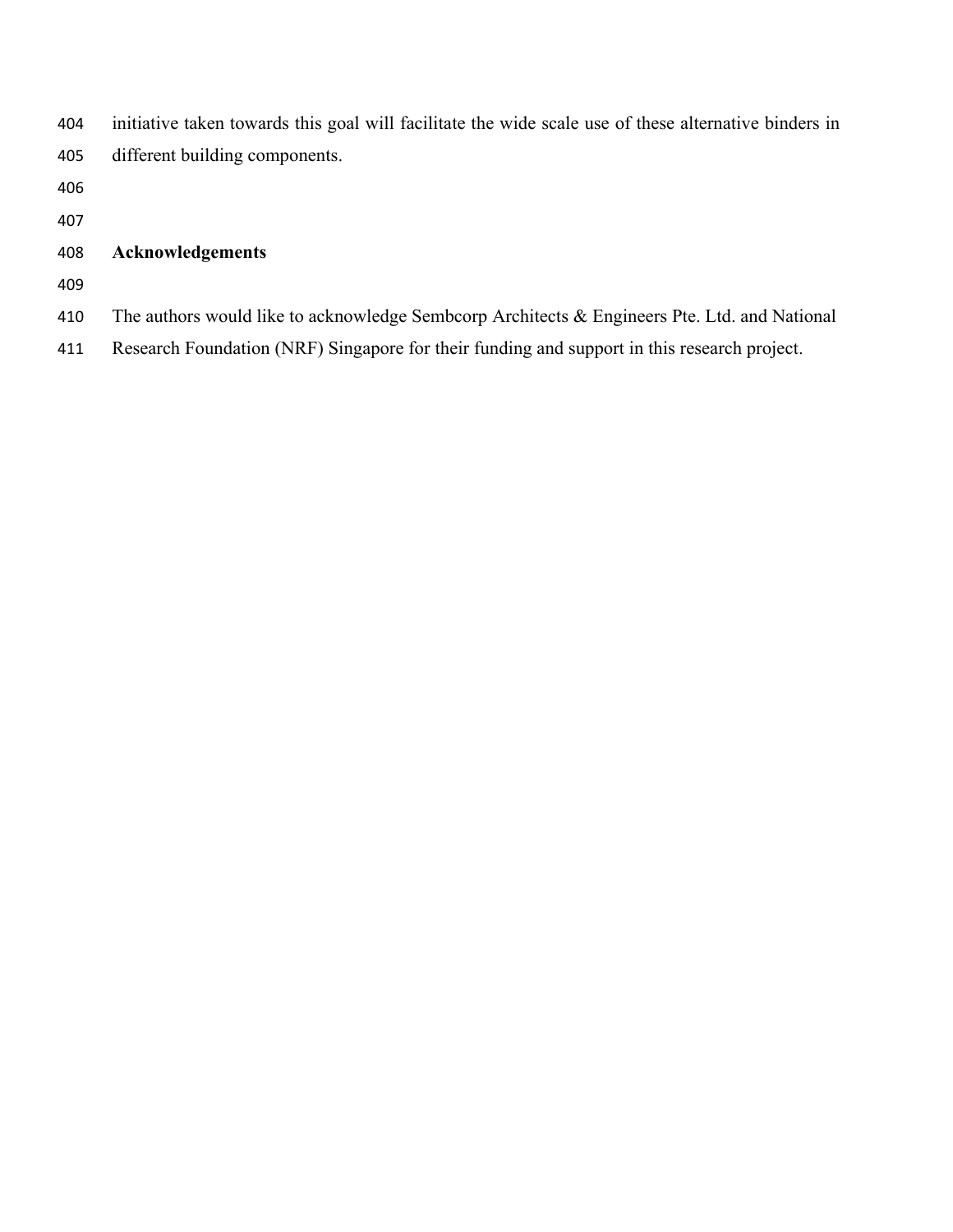#### **References:**

- 
- 1. Wangler, T., Roussel, N., Bos, F. P., Salet, T. A., & Flatt, R. J. (2019). Digital concrete: a review. *Cement and Concrete Research*, *123*, 105780.
- 2. Tay, Y. W. D., Panda, B., Paul, S. C., Noor Mohamed, N. A., Tan, M. J., & Leong, K. F. (2017).
- 3D printing trends in building and construction industry: a review. *Virtual and Physical*
- *Prototyping*, *12*(3), 261-276.
- 3. Alghamdi, H., Nair, S. A., & Neithalath, N. (2019). Insights into material design, extrusion
- rheology, and properties of 3D-printable alkali-activated fly ash-based binders. *Materials & Design*, *167*, 107634.
- 4. Roussel, N. (2018). Rheological requirements for printable concretes. *Cement and Concrete Research*, *112*, 76-85.
- 5. Jayathilakage, R., Rajeev, P., & Sanjayan, J. (2020). Yield stress criteria to assess the buildability of 3D concrete printing. *Construction and Building Materials*, *240*, 117989.
- 6. Zhu, B., Pan, J., Nematollahi, B., Zhou, Z., Zhang, Y., & Sanjayan, J. (2019). Development of
- 3D printable engineered cementitious composites with ultra-high tensile ductility for digital construction. *Materials & Design*, *181*, 108088.
- 7. Markin, V., Nerella, V. N., Schröfl, C., Guseynova, G., & Mechtcherine, V. (2019). Material
- Design and Performance Evaluation of Foam Concrete for Digital Fabrication. *Materials*, *12*(15),
- 2433.
- 8. Rahul, A. V., Santhanam, M., Meena, H., & Ghani, Z. (2019). 3D printable concrete: Mixture
- design and test methods. *Cement and Concrete Composites*, *97*, 13-23.
- 9. Wangler, T., Lloret, E., Reiter, L., Hack, N., Gramazio, F., Kohler, M., Bernhard, M.,
- Dillenburger, B., Buchli, J., Roussel, N. and Flatt, R., 2016. Digital concrete: opportunities and challenges. *RILEM Technical Letters*, 1, pp.67-75.
- 10. Paul, S. C., Tay, Y. W. D., Panda, B., & Tan, M. J. (2018). Fresh and hardened properties of
- 3D printable cementitious materials for building and construction. *Archives of Civil and*
- *Mechanical Engineering*, *18*(1), 311-319.
- 11. Panda, B., & Tan, M. J. (2018). Experimental study on mix proportion and fresh properties of
- fly ash based geopolymer for 3D concrete printing. *Ceramics International*, *44*(9), 10258-10265.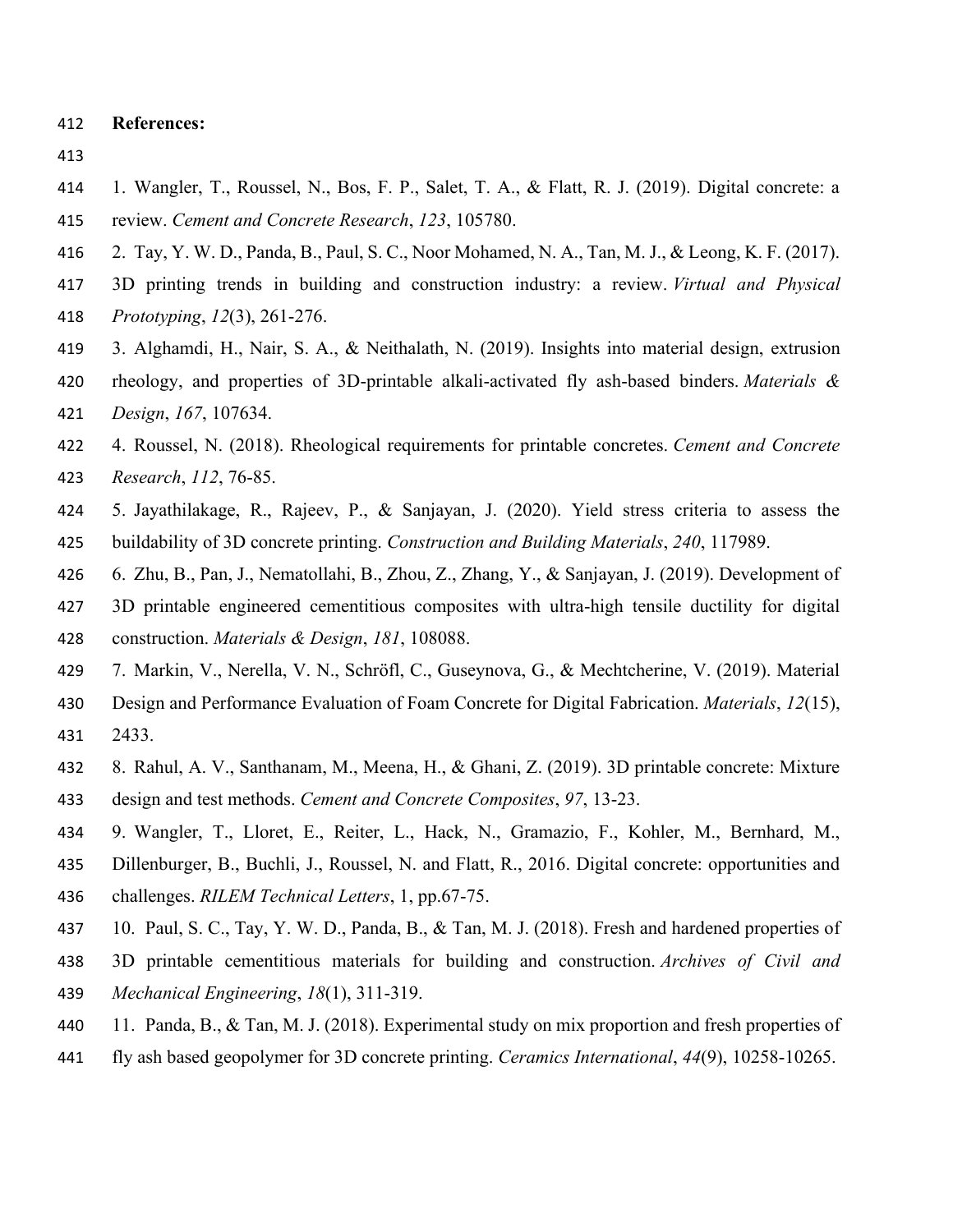- 12. Ketel, S., Falzone, G., Wang, B., Washburn, N., & Sant, G. (2019). A printability index for
- linking slurry rheology to the geometrical attributes of 3D-printed components. *Cement and*
- *Concrete Composites*, *101*, 32-43.
- 13. Long, W. J., Tao, J. L., Lin, C., Gu, Y. C., Mei, L., Duan, H. B., & Xing, F. (2019). Rheology
- and buildability of sustainable cement-based composites containing micro-crystalline cellulose for
- 3D-printing. *Journal of Cleaner Production*, *239*, 118054.
- 14. Ma, G., & Wang, L. (2018). A critical review of preparation design and workability measurement of concrete material for largescale 3D printing. *Frontiers of Structural and Civil Engineering*, *12*(3), 382-400.
- 15. Chen, Y., Chaves Figueiredo, S., Yalçinkaya, Ç., Çopuroğlu, O., Veer, F., & Schlangen, E.
- (2019). The effect of viscosity-modifying admixture on the extrudability of limestone and calcined
- clay-based cementitious material for extrusion-based 3d concrete printing. *Materials*, *12*(9), 1374.
- 454 16. C. Sonat, C. Unluer, Investigation of the performance and thermal decomposition of MgO and
- MgO-SiO2 formulations, *Thermochimica Acta*, 655 (2017) 251-261.
- 17. C. Sonat, W.W. Teo, C. Unluer, Performance and microstructure of MgO-SiO2 concrete under
- different environments, *Construction and Building Materials*, 184 (2018) 549-564.
- 18. Khalil, A., Wang, X., & Celik, K. (2020). 3D printable magnesium oxide concrete: towards sustainable modern architecture. *Additive Manufacturing*, 101145.
- 19. Hay, R., & Celik, K. (2020). Hydration, carbonation, strength development and corrosion
- resistance of reactive MgO cement-based composites. *Cement and Concrete Research*, *128*, 105941.
- 20. C. Sonat, C. Unluer, Development of magnesium-silicate-hydrate (M-S-H) cement with rice husk ash, *Journal of Cleaner Production*, 211 (2019) 787-803.
- 21. F. Jin, K. Gu, A. Abdollahzadeh, A. Al-Tabbaa, Effects of different reactive MgOs on the
- hydration of MgO-activated GGBS paste, *Journal of Materials in Civil Engineering*, 27 (2013) B4014001.
- 22. M. Tonelli, F. Martini, A. Milanesi, L. Calucci, M. Geppi, S. Borsacchi, F. Ridi, Effect of
- phosphate additives on the hydration process of magnesium silicate cements, *Journal of Thermal*
- *Analysis and Calorimetry*, 138 (2019) 3311-3321.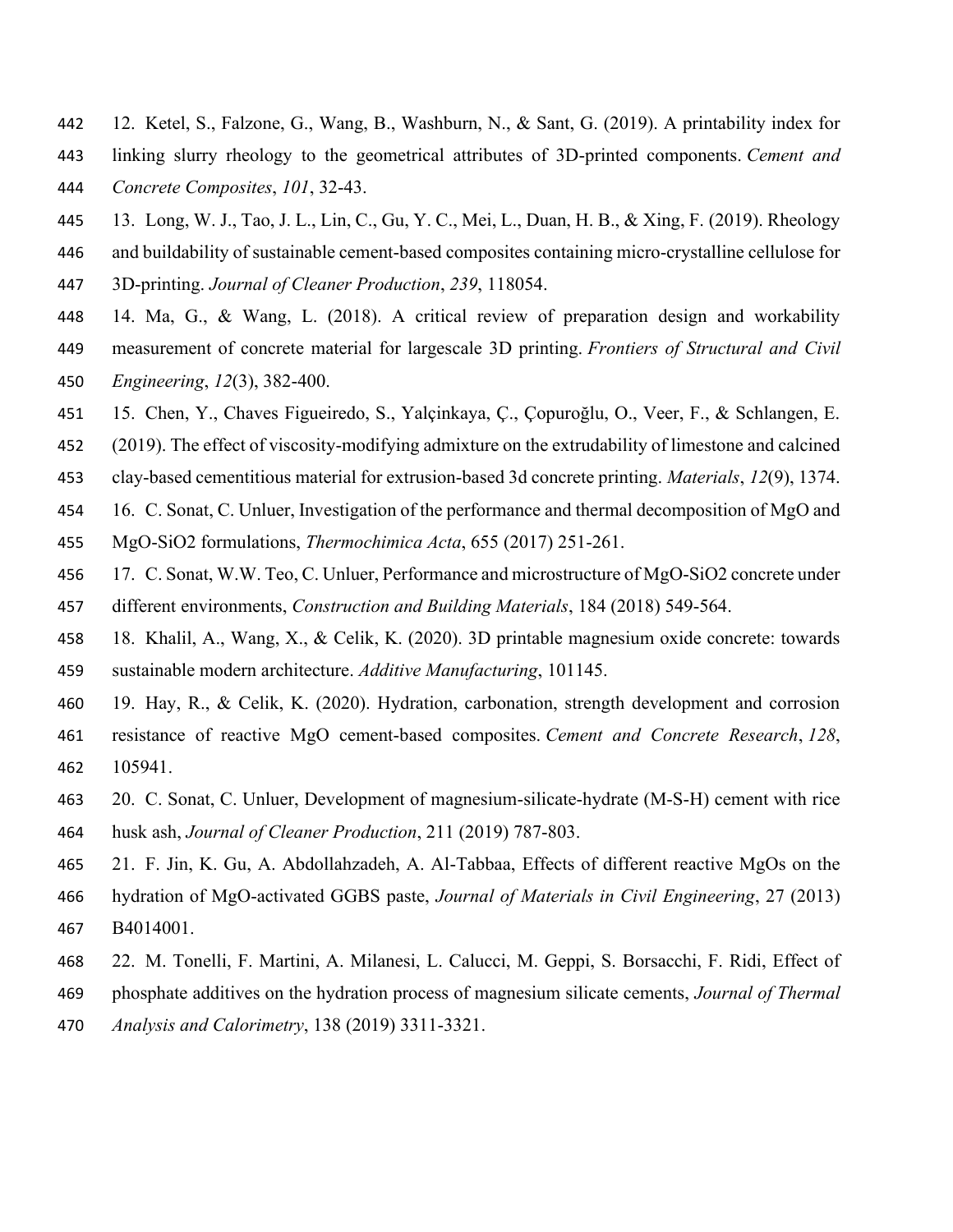- 23. Y. Jia, B. Wang, Z. Wu, J. Han, T. Zhang, L.J. Vandeperre, C.R. Cheeseman, Role of sodium
- hexametaphosphate in MgO/SiO 2 cement pastes, *Cement and Concrete Research*, 89 (2016) 63- 71.
- 24. H. Tran, A. Scott, R. Dhakal, Mechanical and durability properties of magnesium silicate hydrate binder concrete, *Magazine of Concrete Research*, (2019) 1-10.
- 25. E. Bernard, B. Lothenbach, C. Chlique, M. Wyrzykowski, A. Dauzeres, I. Pochard, C. Cau-
- Dit-Coumes, Characterization of magnesium silicate hydrate (MSH), *Cement and concrete research*, 116 (2019) 309-330.
- 26. D. Nied, K. Enemark-Rasmussen, E. L'Hopital, J. Skibsted, B. Lothenbach, Properties of magnesium silicate hydrates (MSH), *Cement and Concrete Research*, 79 (2016) 323-332.
- 27. T. Zhang, L.J. Vandeperre, C.R. Cheeseman, Formation of magnesium silicate hydrate (MSH)
- cement pastes using sodium hexametaphosphate, Cement and Concrete Research, 65 (2014) 8-14.
- 28. T. Zhang, E. Dieckmann, S. Song, J. Xie, Z. Yu, C. Cheeseman, Properties of magnesium
- silicate hydrate (MSH) cement mortars containing chicken feather fibres, *Construction and Building Materials*, 180 (2018) 692-697.
- 29. G. Mármol, H. Savastano Jr, Study of the degradation of non-conventional MgO-SiO2 cement
- reinforced with lignocellulosic fibers, *Cement and Concrete Composites*, 80 (2017) 258-267.
- 30. T. Zhang, C. Cheeseman, L. Vandeperre, Development of low pH cement systems forming magnesium silicate hydrate (MSH), *Cement and Concrete Research*, 41 (2011) 439-442.
- 31. T. Zhang, L.J. Vandeperre, C.R. Cheeseman, Magnesium-silicate-hydrate cements for encapsulating problematic aluminium containing wastes, *Journal of Sustainable Cement-Based Materials*, 1 (2012) 34-45.
- 32. Tay, Y. W. D., Qian, Y., & Tan, M. J. (2019). Printability region for 3D concrete printing using slump and slump flow test. *Composites Part B: Engineering*, 174, 106968.
- 33. Laskar, A. I. (2009). Correlating slump, slump flow, vebe and flow tests to rheological parameters of high-performance concrete. *Materials Research*, *12*(1), 75-81.
- 34. De Schutter, G., & Feys, D. (2016). Pumping of fresh concrete: insights and challenges. *RILEM Technical Letters*, *1*, 76-80.
- 35. Panda, B., Ruan, S., Unluer, C., & Tan, M. J. (2019). Improving the 3D printability of high
- volume fly ash mixtures via the use of nano attapulgite clay. *Composites Part B: Engineering*, *165*,
- 75-83.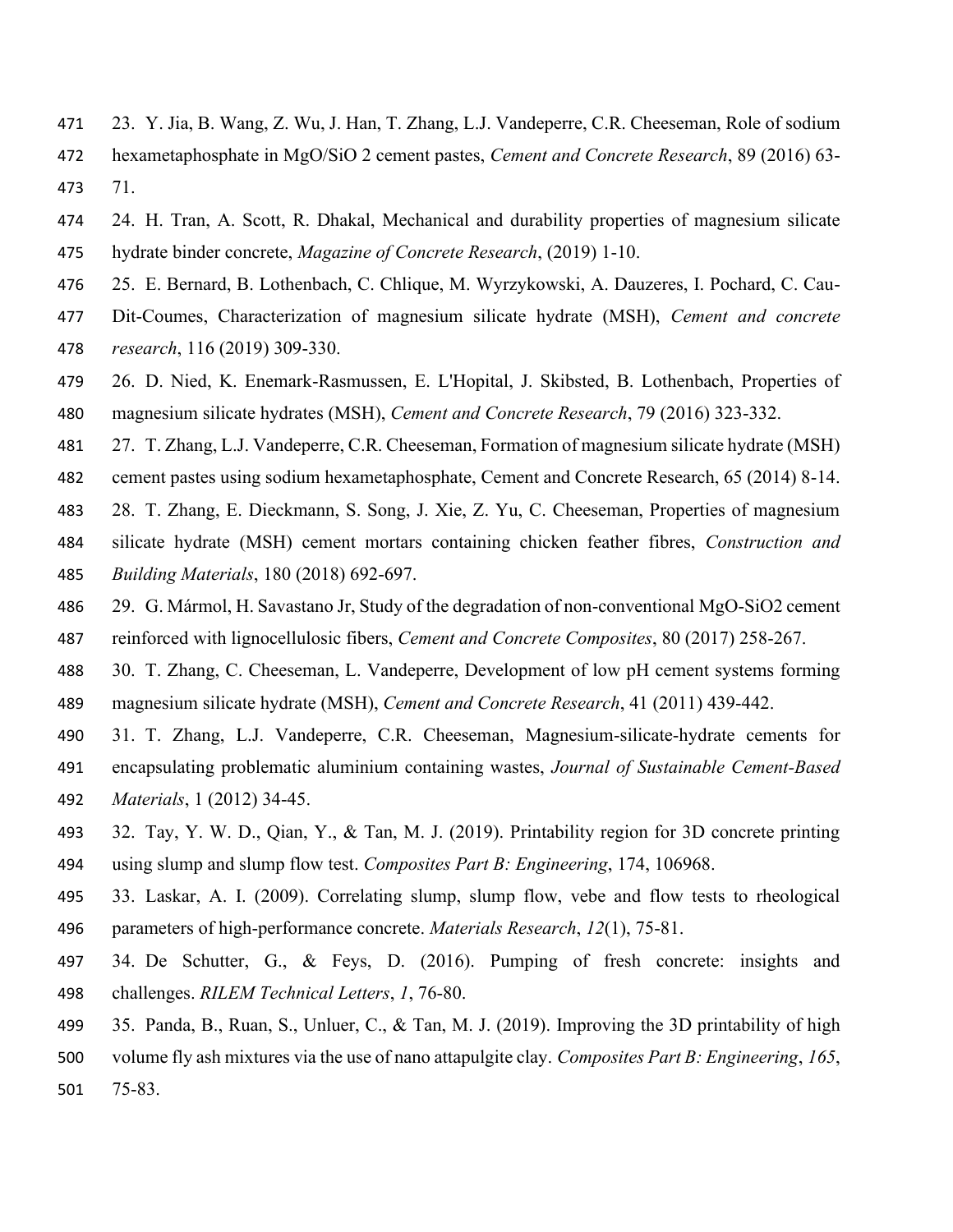- 36. Panda, B., Paul, S. C., Mohamed, N. A. N., Tay, Y. W. D., & Tan, M. J. (2018). Measurement
- of tensile bond strength of 3D printed geopolymer mortar. *Measurement*, *113*, 108-116.
- 37. Panda, B., Lim, J. H., & Tan, M. J. (2019). Mechanical properties and deformation behaviour
- of early age concrete in the context of digital construction. *Composites Part B: Engineering*, *165*, 563-571.
- 38. ASTM C109/C109M-13, Standard Test Method for Compressive Strength of Hydraulic
- Cement Mortars (Using 2-in. or [50-mm] Cube Specimens), ASTM Committee C01, West
- Conshohocken, PA 19428-2959, United States, 2013, p. 10.
- 39. Panda, B., Mohamed, N., Ahamed, N., Paul, S. C., Bhagath Singh, G. V. P., Tan, M. J., &
- Šavija, B. (2019). The effect of material fresh properties and process parameters on buildability
- and interlayer adhesion of 3D printed concrete. *Materials*, *12*(13), 2149.
- 40. H. Tran, A. Scott, Strength and workability of magnesium silicate hydrate binder systems, *Construction and Building Materials*, 131 (2017) 526-535.
- 41. F. Jin, A. Al-Tabbaa, Strength and hydration products of reactive MgO–silica pastes, *Cement and Concrete Composites*, 52 (2014) 27-33.
- 42. Sonat, C., Dung, N. T., & Unluer, C. (2017). Performance and microstructural development
- of MgO–SiO2 binders under different curing conditions. *Construction and Building Materials*, *154*, 945-955.
- 43. Landrou, G., Brumaud, C., & Habert, G. (2018). Influence of magnesium on deflocculated
- kaolinite suspension: Mechanism and kinetic control. *Colloids and Surfaces A: Physicochemical*
- *and Engineering Aspects*, 544, 196-204.
- 44. Wolfs, R. J. M., Bos, F. P., & Salet, T. A. M. (2018). Early age mechanical behaviour of 3D
- printed concrete: Numerical modelling and experimental testing. *Cement and Concrete Research*, 106, 103-116.
- 45. Panda, B., Paul, S. C., & Tan, M. J. (2017). Anisotropic mechanical performance of 3D printed
- fiber reinforced sustainable construction material. *Materials Letters*, *209*, 146-149.
- 46. Ma, Guowei, Zhijian Li, Li Wang, Fang Wang, and Jay Sanjayan. (2019) Mechanical
- anisotropy of aligned fiber reinforced composite for extrusion-based 3D printing*. Construction*
- *and Building Materials*, 202, 770-783.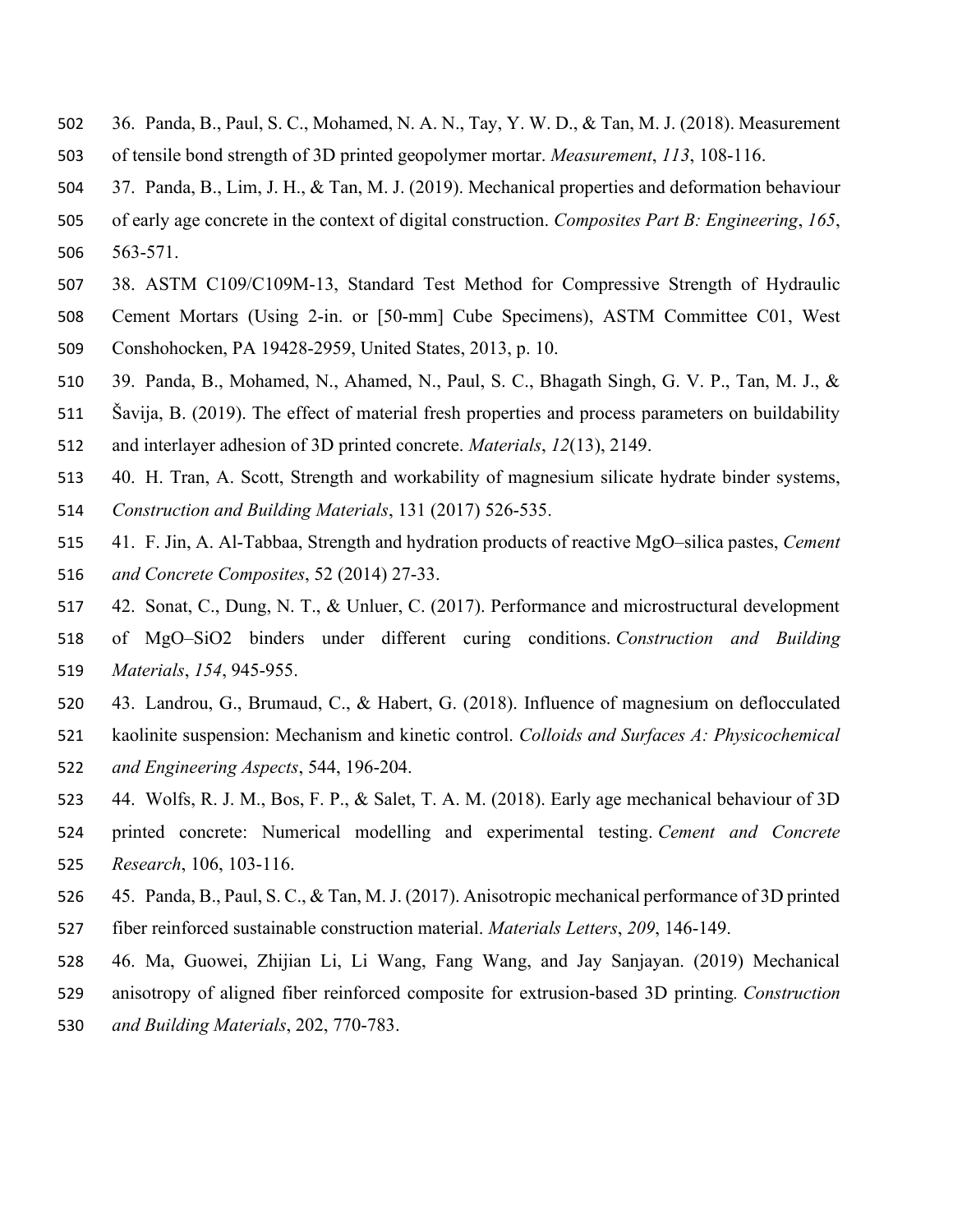- 47. Z. Li, T. Zhang, J. Hu, Y. Tang, Y. Niu, J. Wei, Q. Yu, Characterization of reaction products
- and reaction process of MgO–SiO2–H2O system at room temperature, *Constr. Build. Mater.,* (2014) 252-259.
- 48. B. Lothenbach, D. Nied, E. L'Hôpital, G. Achiedo, A. Dauzères, Magnesium and calcium silicate hydrates, *Cem. Concr. Res.,* 77 (2015) 60-68.
- 49. C. Sonat, N. Dung, C. Unluer, Performance and microstructural development of MgO–SiO2
- binders under different curing conditions, *Constr. Build. Mater.,* 154 (2017) 945-955.
- 50. Y. Zhang, Y. Li, Y. Dai, Formation of magnesium silicate hydrate in the Mg (OH) 2-SiO2
- suspensions and its influence on the properties of magnesia castables, *Ceramics International*, 44
- (2018) 21365-21373.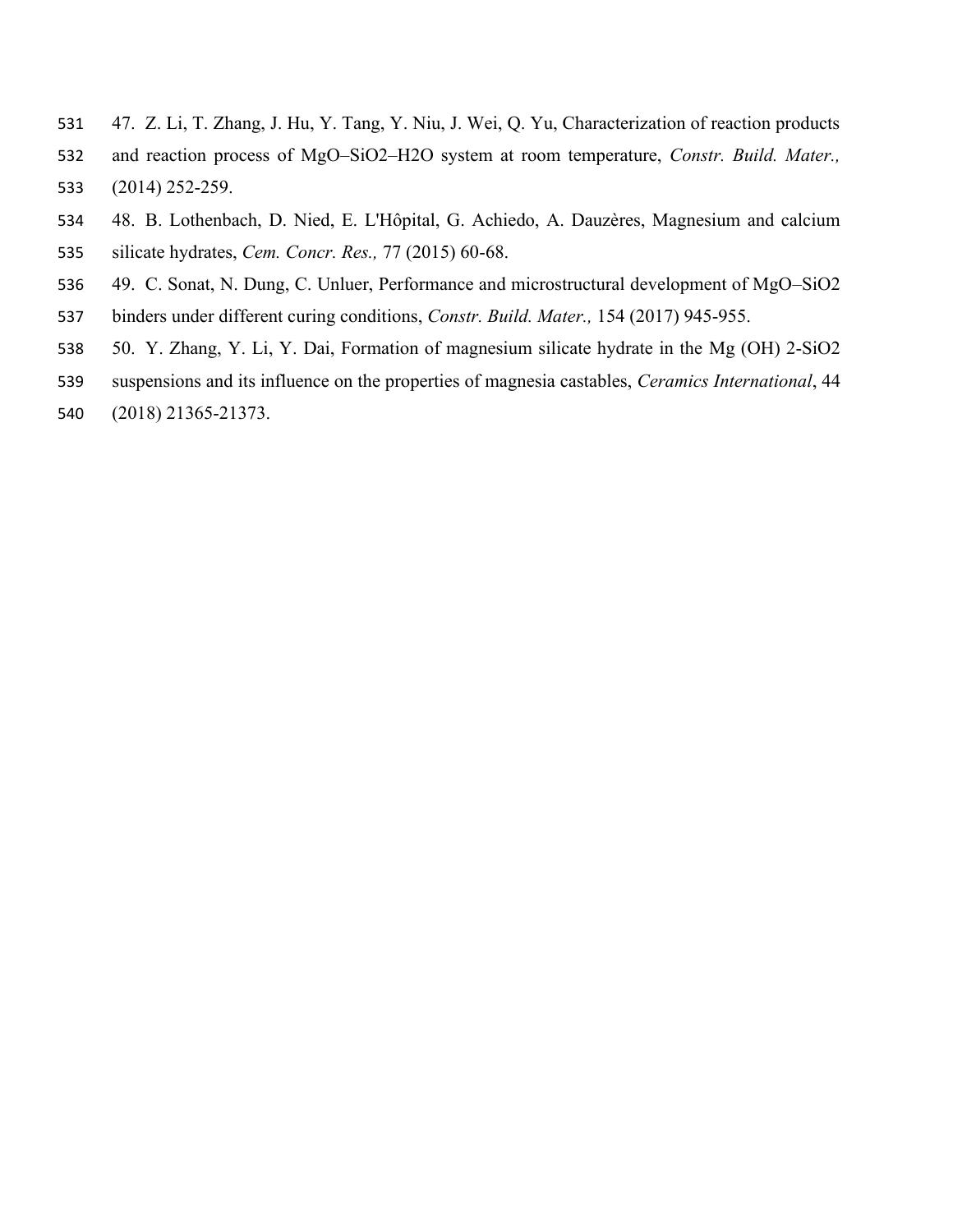# **List of Tables**

|           |                      |                          | Content $(\% )$             |  |  | SSA LOI                                                                                                                                                         |  |
|-----------|----------------------|--------------------------|-----------------------------|--|--|-----------------------------------------------------------------------------------------------------------------------------------------------------------------|--|
| Materials |                      |                          |                             |  |  | MgO CaO SiO <sub>2</sub> Al <sub>2</sub> O <sub>3</sub> C P <sub>2</sub> O <sub>5</sub> Fe <sub>2</sub> O <sub>3</sub> K <sub>2</sub> O (m <sup>2</sup> /g) (%) |  |
| MgO       |                      |                          | $>91.5$ 1.6 2.0 < 0.7 - - - |  |  | $-35.7$ 6.3                                                                                                                                                     |  |
| <b>MS</b> | <b>All Contracts</b> | $\overline{\phantom{a}}$ |                             |  |  | $>90.0$ $     17.0$ $2.2$                                                                                                                                       |  |

Table 1 Chemical composition and physical properties of the binder components.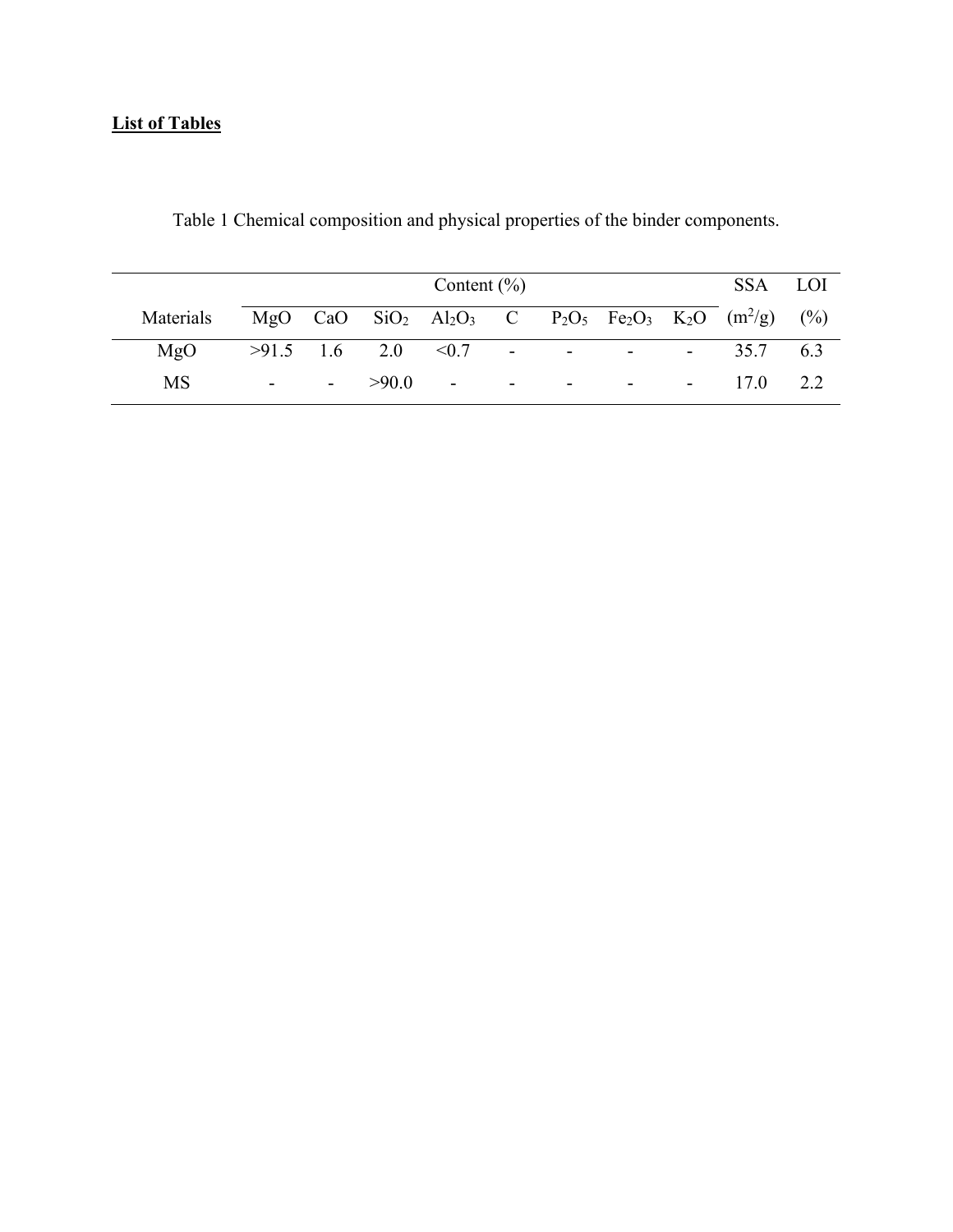| Mix            | <b>Binder</b> composition |       | Water-to-binder | <b>SP</b>      |  |
|----------------|---------------------------|-------|-----------------|----------------|--|
|                | MgO(%)                    | MS(%) | $(w/b)$ ratio   | dosage $(\% )$ |  |
| M1             |                           |       | 0.4             | 1.5            |  |
| M <sub>2</sub> | 50                        | 50    | 0.5             | 1.5            |  |
| M <sub>3</sub> |                           |       | 0.4             | 2.5            |  |
| M <sub>4</sub> |                           |       | 0.5             | 2.5            |  |
| M <sub>5</sub> |                           |       | 0.4             | 1.5            |  |
| M6             | 70                        | 30    | 0.5             | 1.5            |  |
| M <sub>7</sub> |                           |       | 0.4             | 2.5            |  |
| M8             |                           |       | 0.5             | 2.5            |  |

Table 2 Mix compositions used in this study.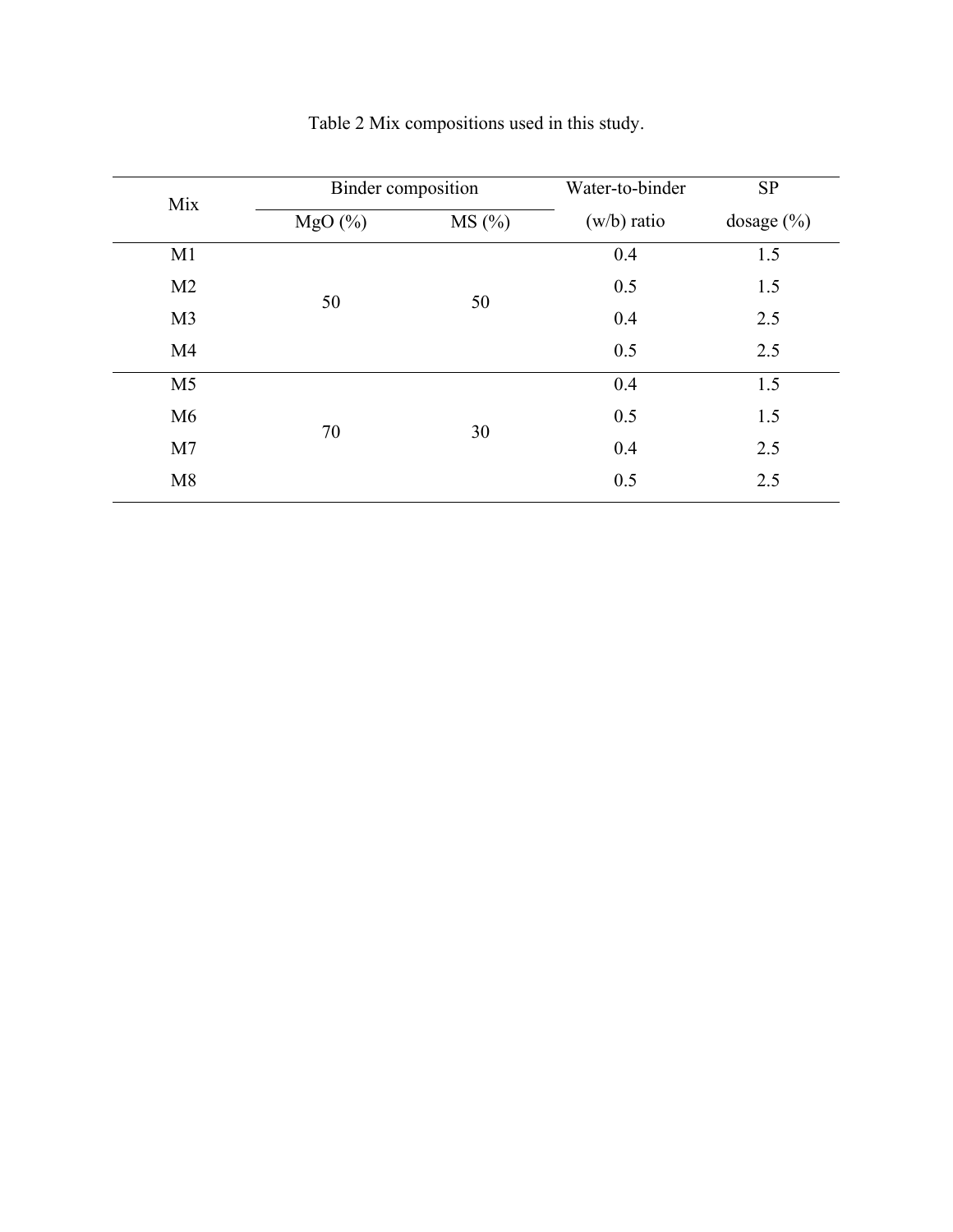| Mix            | <b>SRF</b> |
|----------------|------------|
| M <sub>3</sub> | $\sim1.0$  |
| M <sub>5</sub> | ~1.84      |
| M <sub>7</sub> | ~2.32      |

Table 3 Shape retention factors (SRF) of 3D printed MgO-SiO<sup>2</sup> binders.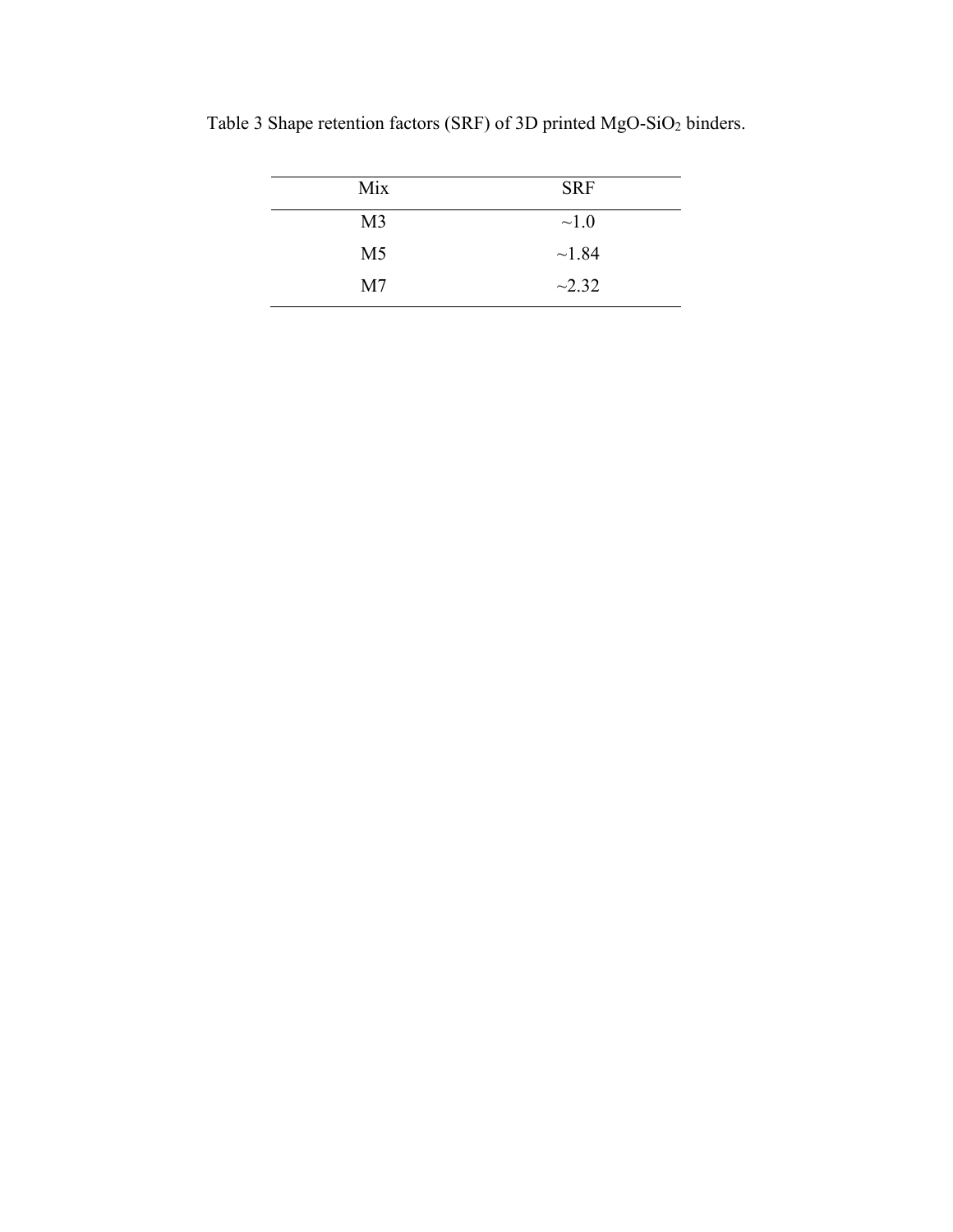|                | Mix Compressive strength (MPa) Relative error $(\pm)$ |     |
|----------------|-------------------------------------------------------|-----|
| M <sub>3</sub> | 44.3                                                  | 0.6 |
| M <sub>5</sub> | 38.3                                                  | 1.0 |
| M7             | 36.2                                                  | 0.9 |

Table 4 28-day compressive strengths of cast MgO-SiO<sup>2</sup> samples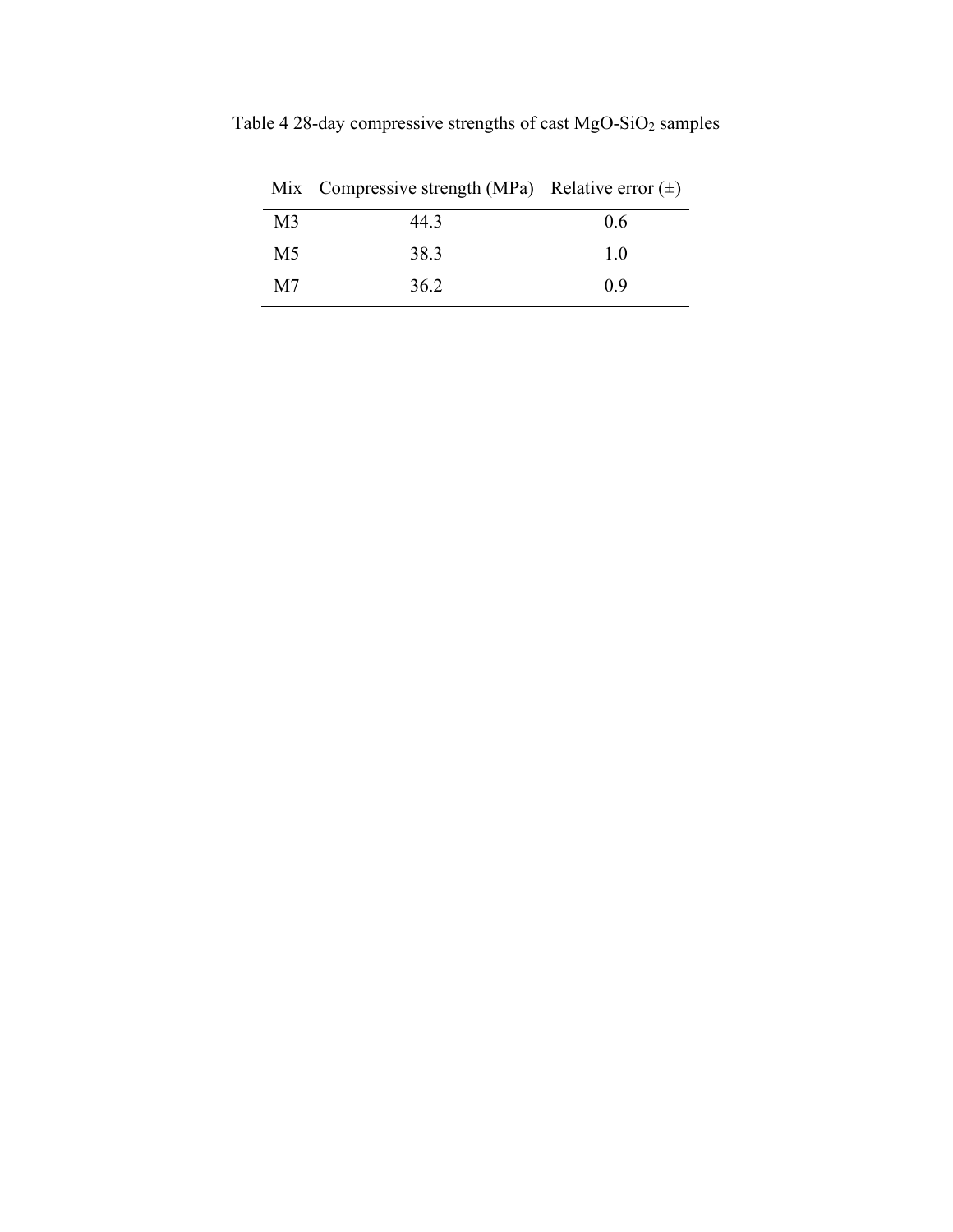| $\overline{ }$ | $\overline{16}$ |  |
|----------------|-----------------|--|

# Table 5 Elemental composition (wt.%) of mix M3 after 28 days of curing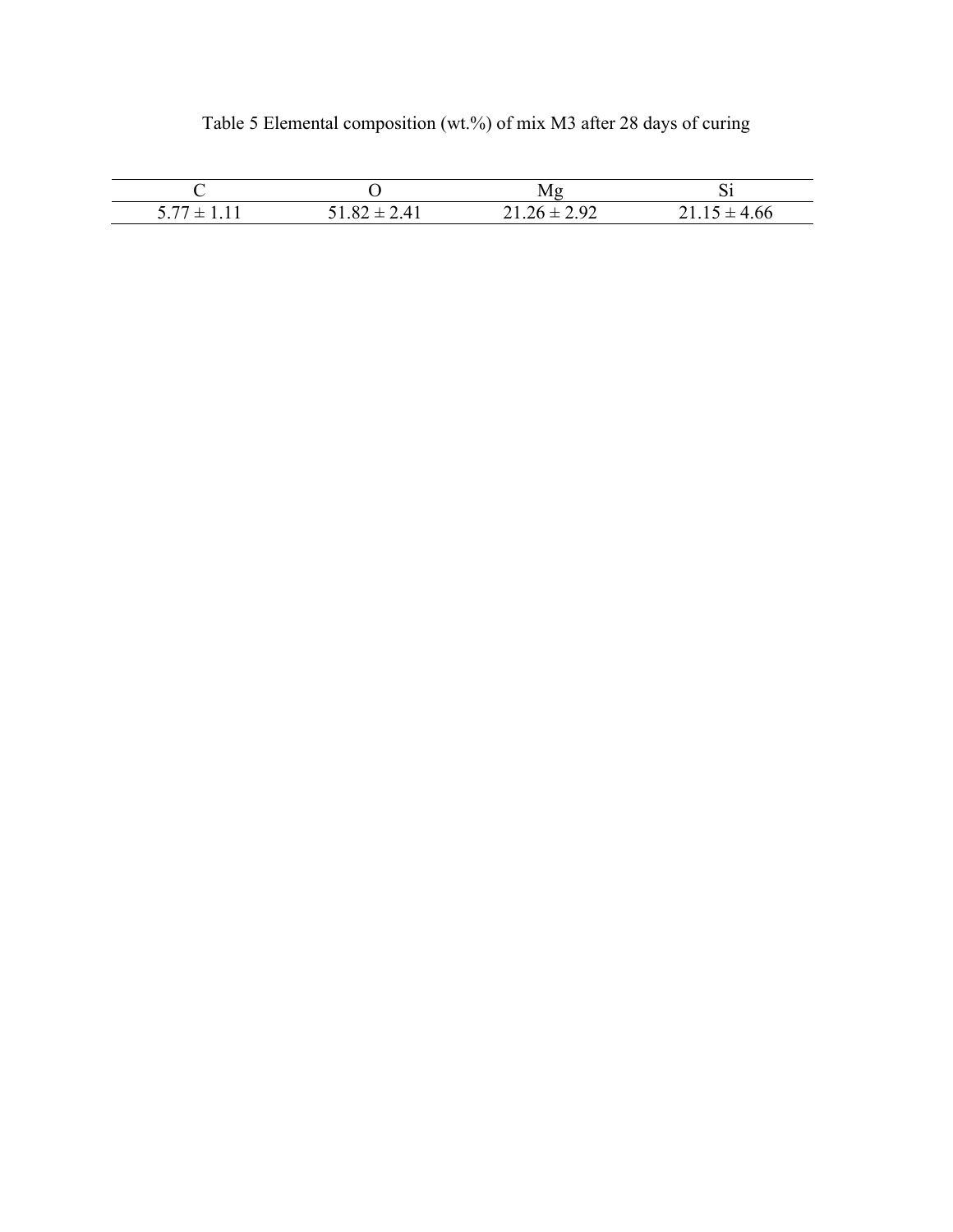# **List of Figures**



Fig. 1 Photos showing the (a) slump and flow table test setup; and behaviour of the MgO-SiO<sub>2</sub> pastes (b) before and (c) after drop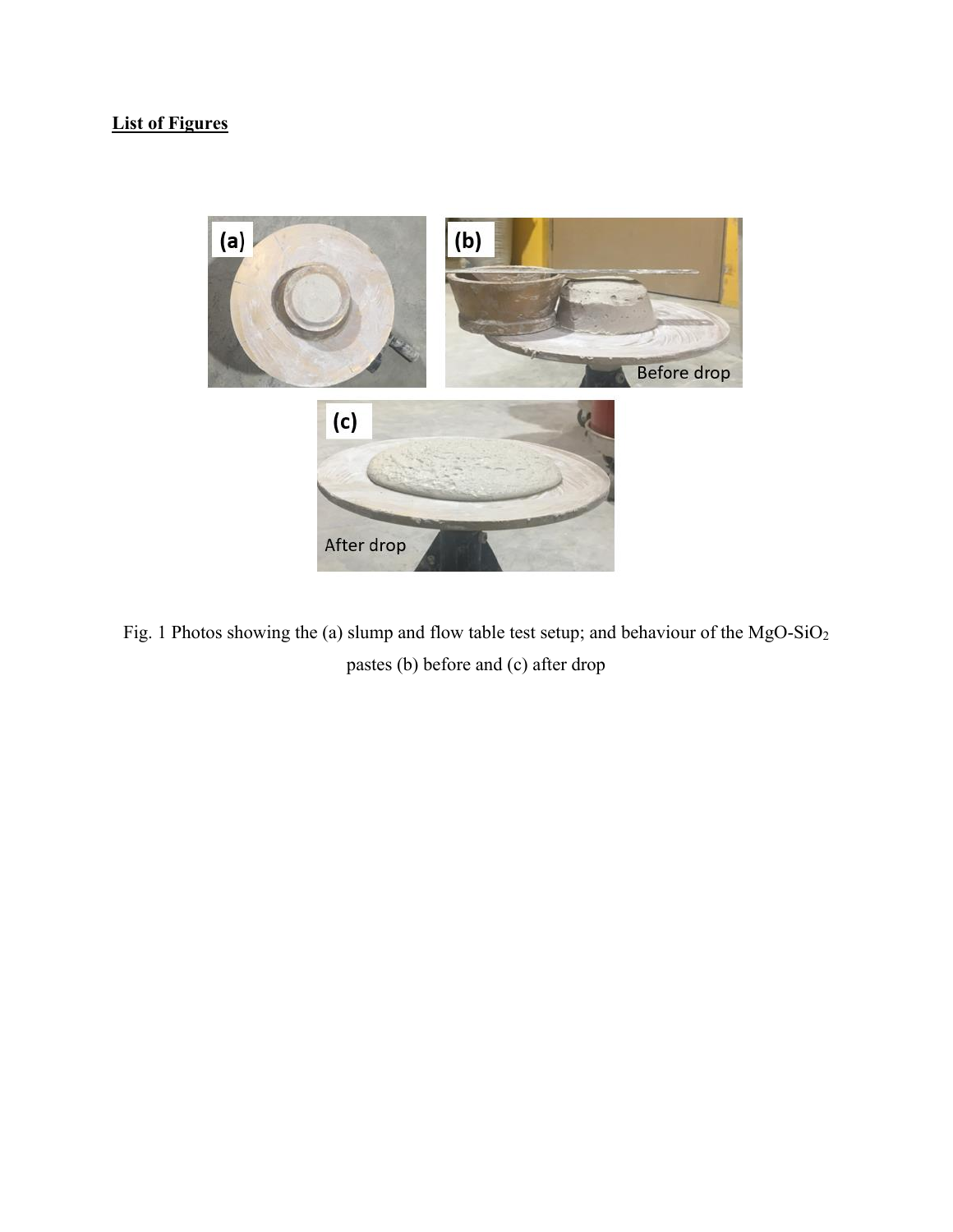

Fig. 2 Photos showing the (a) experimental setup and (b) typical shear failure of the MgO-SiO<sup>2</sup> pastes during uniaxial compression test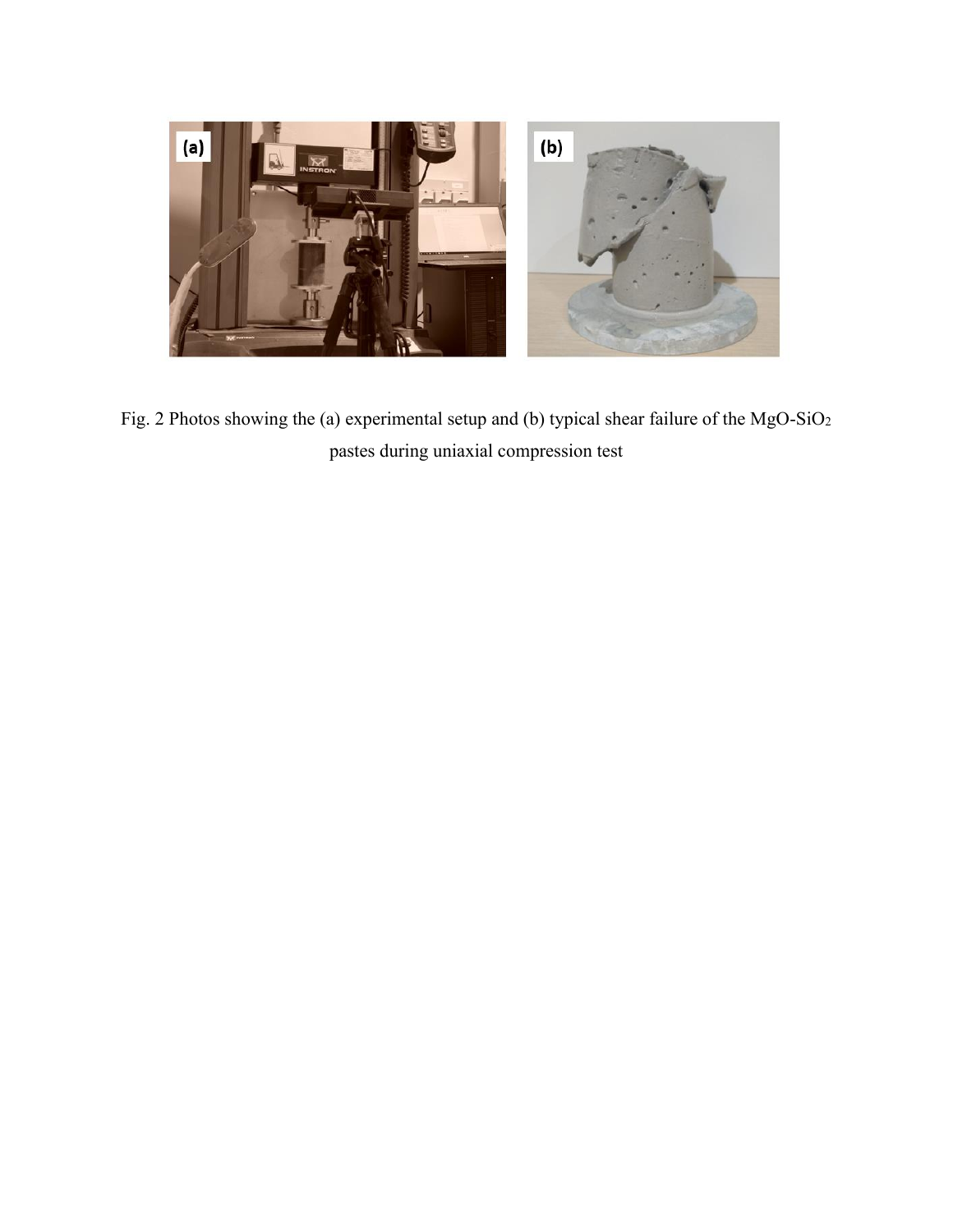

Fig. 3 Slump values and flow diameters of MgO-SiO<sup>2</sup> pastes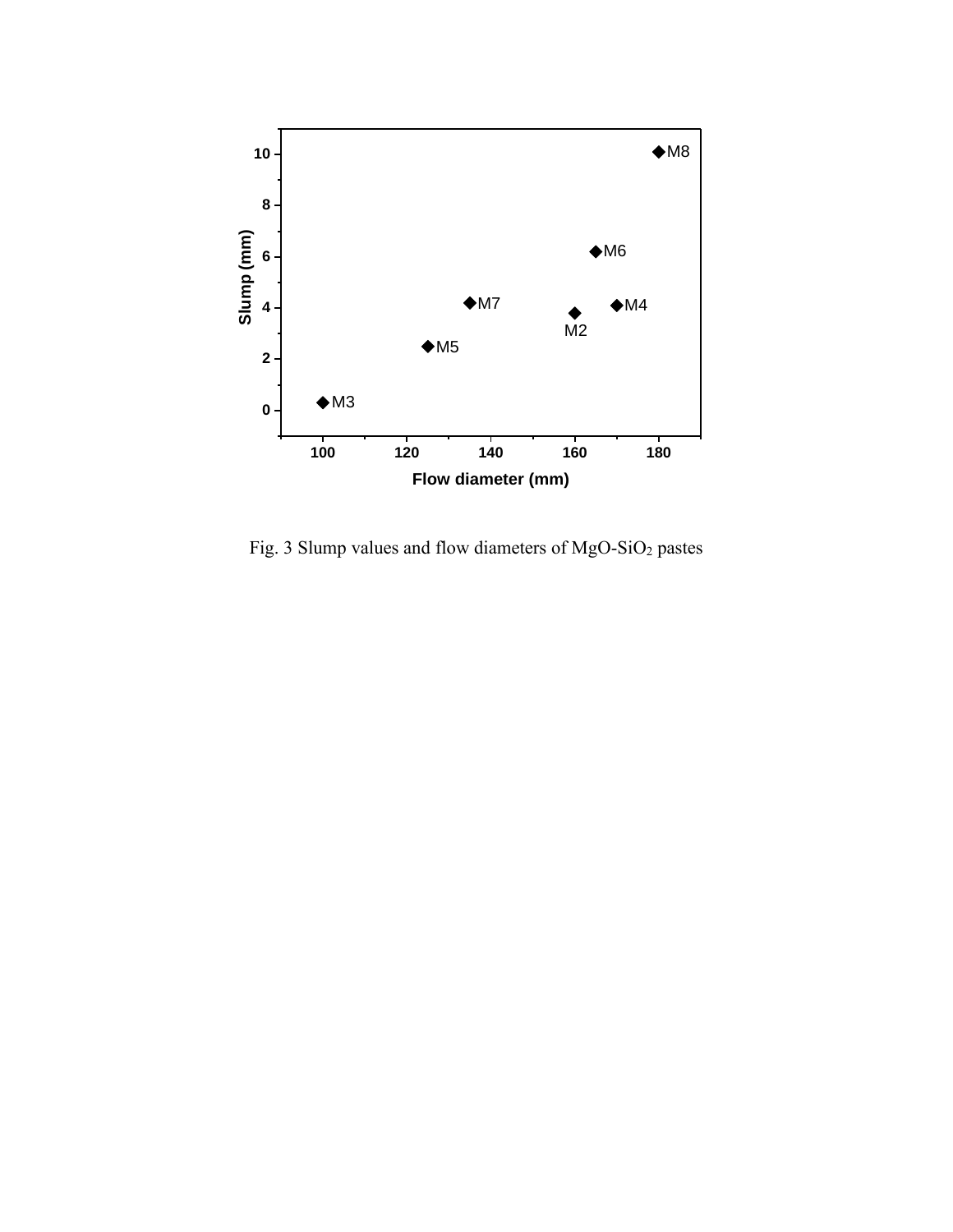

Fig. 4 Viscosity recovery of MgO-SiO<sup>2</sup> pastes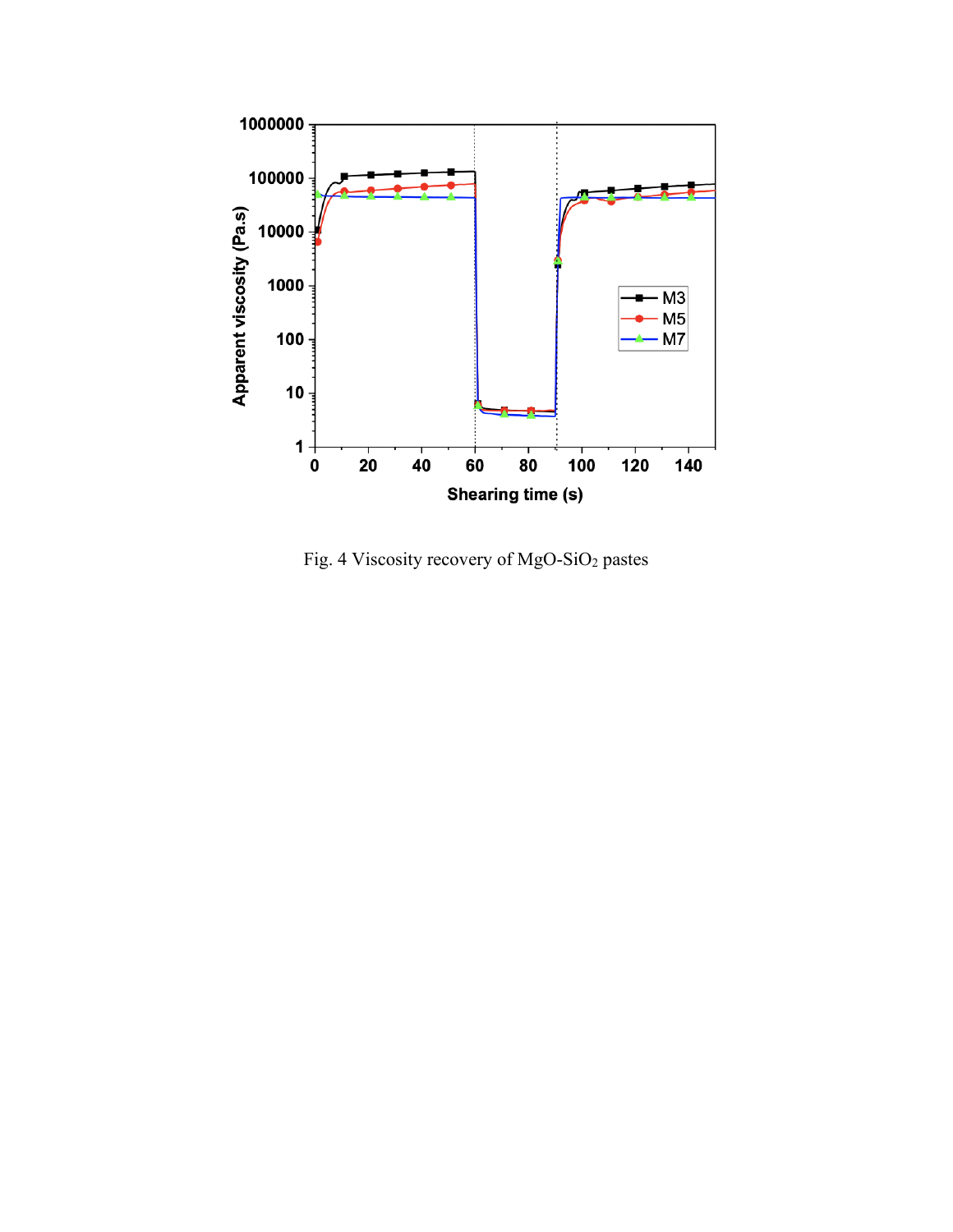

Fig. 5 3D printed section via the use of mix M3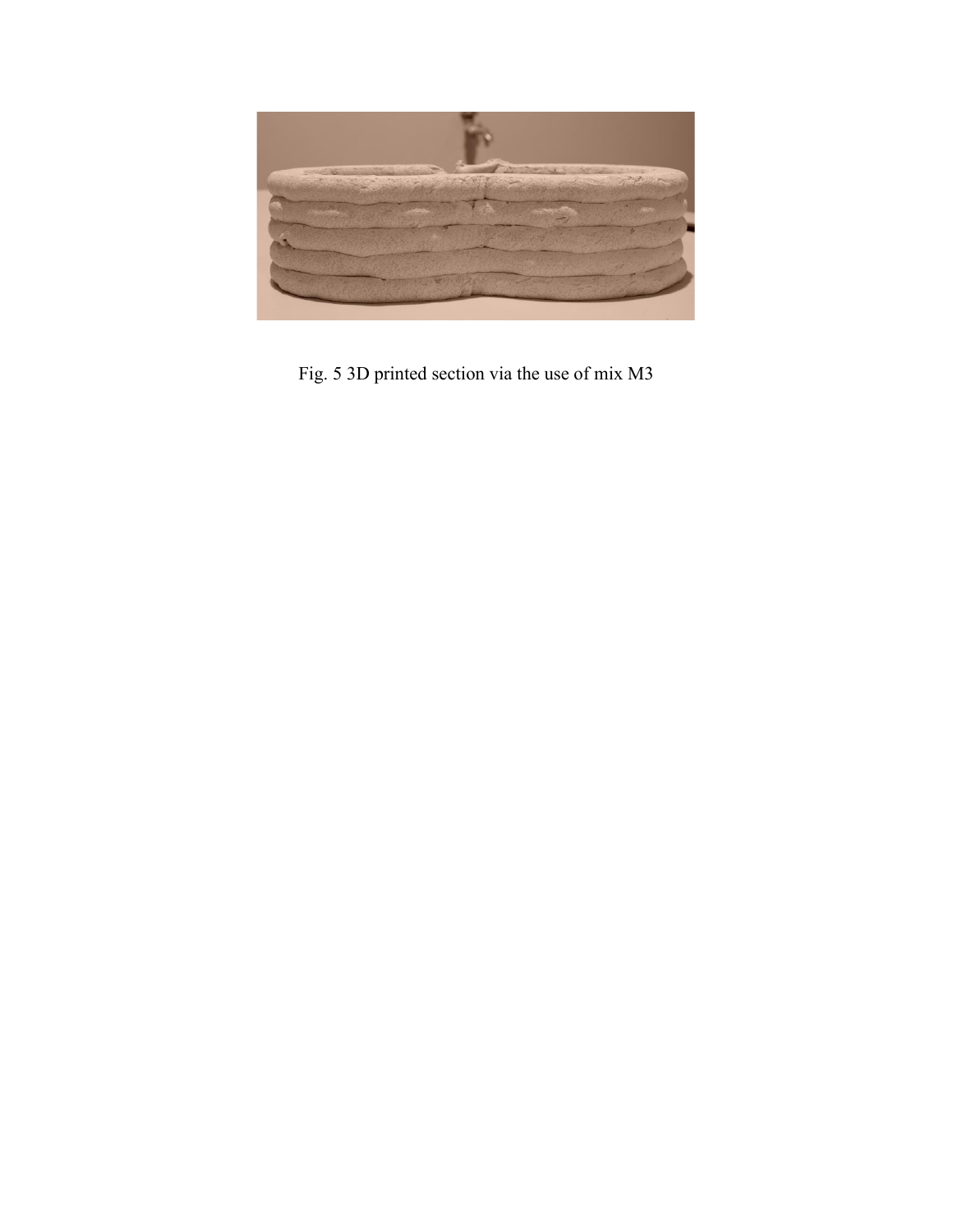

Fig. 6 Load-deformation curves of M3 (MgO-SiO2) and PC mixes after 15 minutes of initial contact with water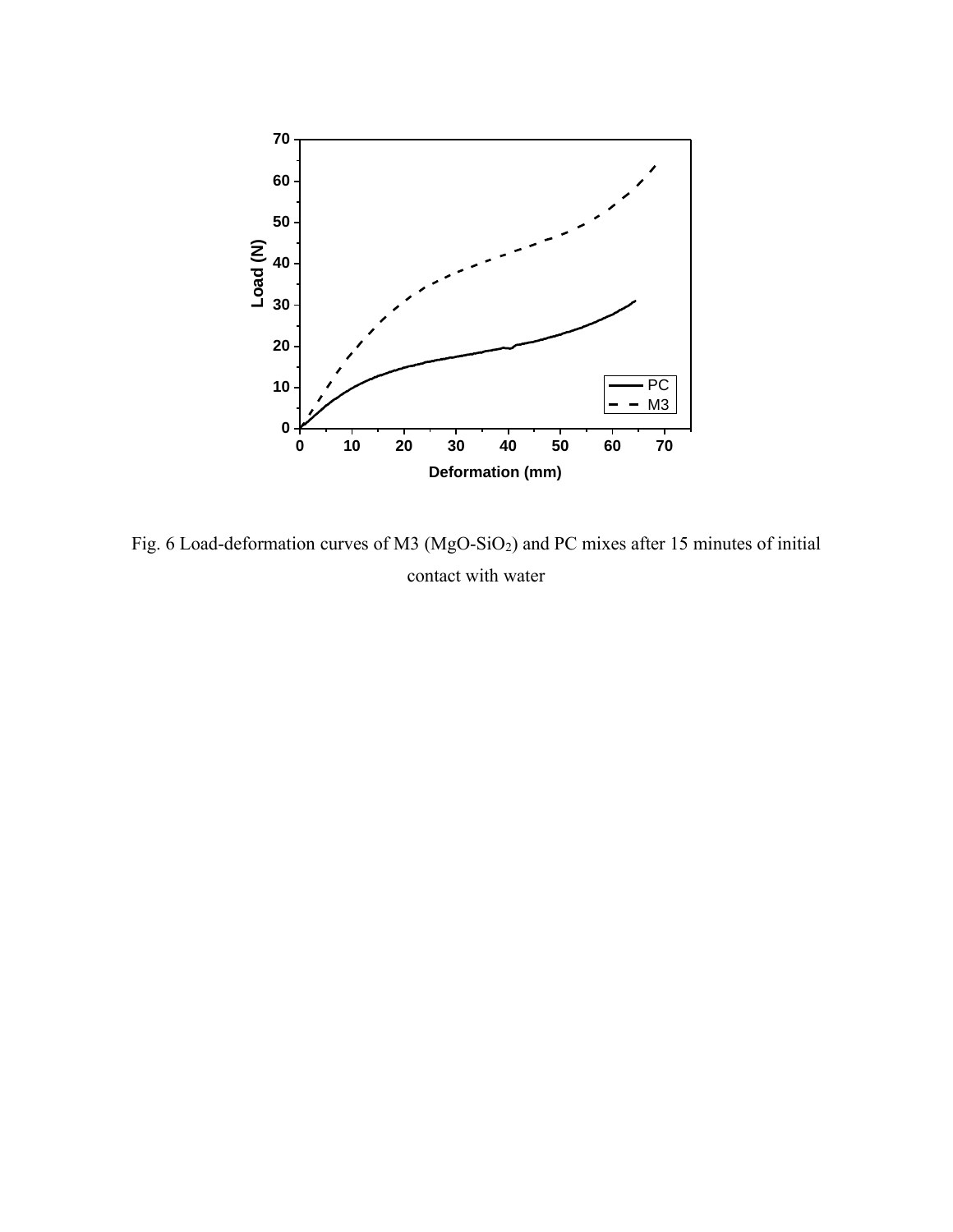

Fig. 7 Illustration of (a) the directional compressive testing orientations with respect to print direction, and (b) mechanical properties of cast and 3D printed mix M3 in 3 directions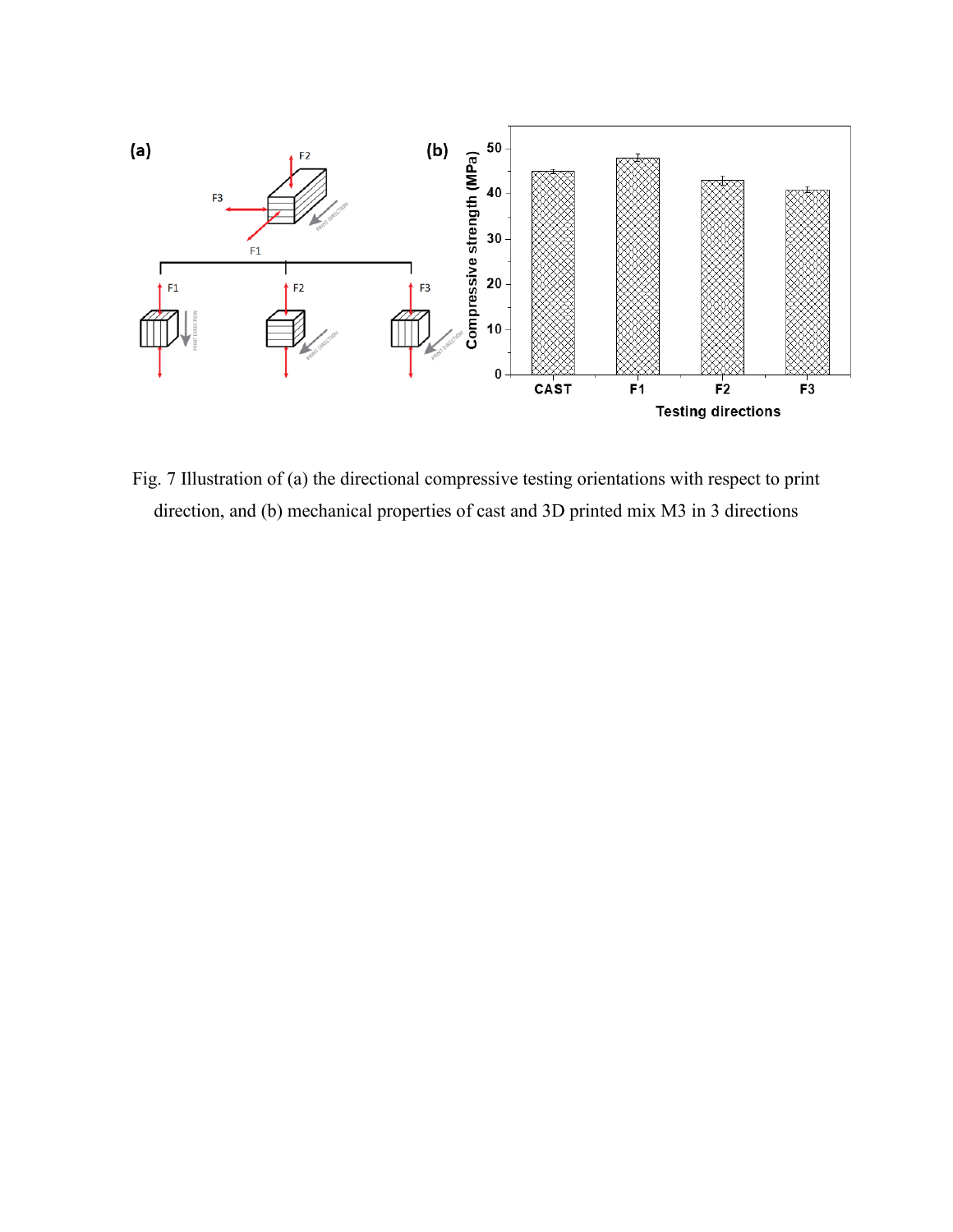

Fig. 8 XRD pattern of mix M3 at 28 days

(B: Brucite, P: Periclase, M: Magnesite, M\*: M-S-H, S\*: SiO2**)**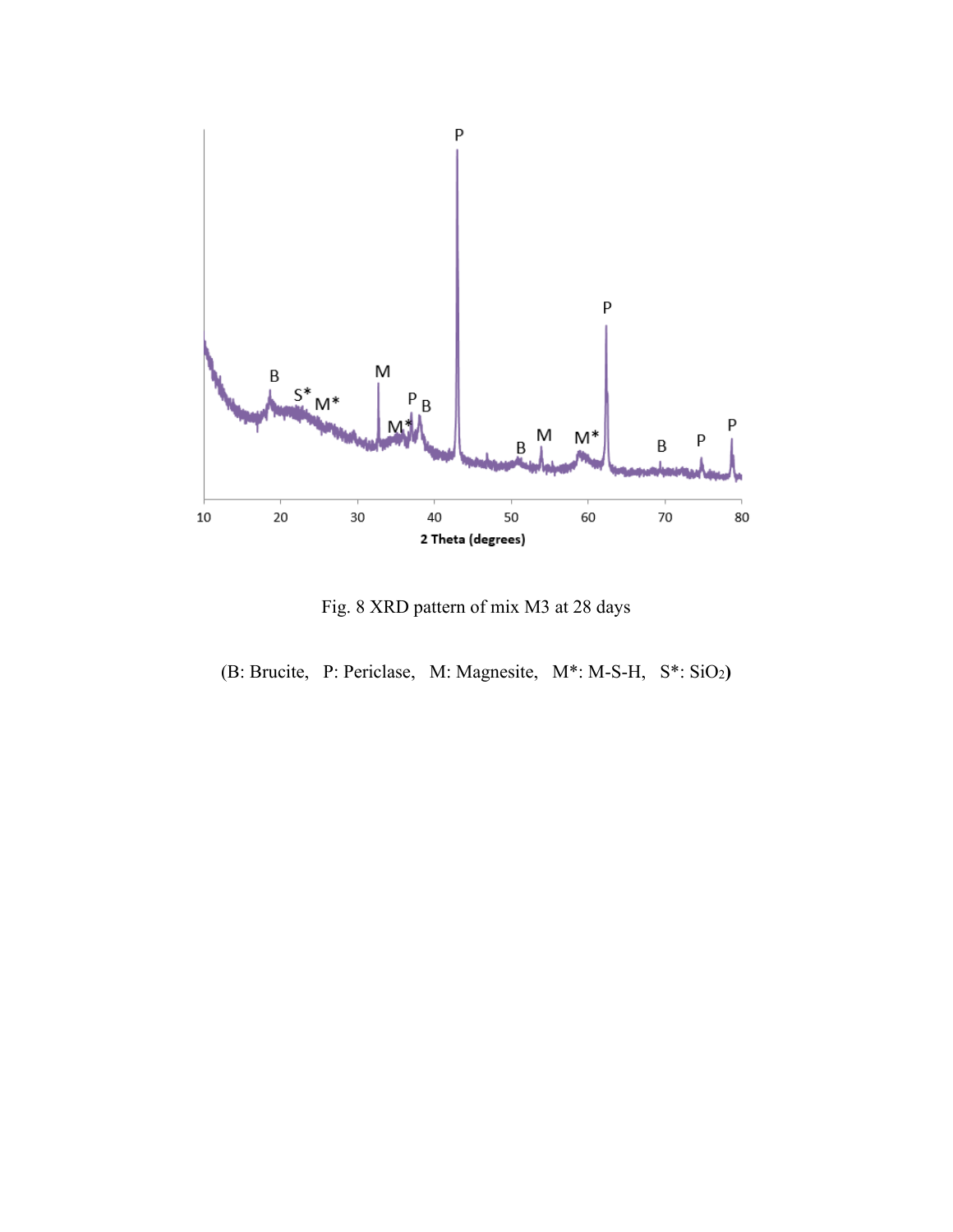

Fig. 9 Thermogravimetric analysis results showing (a) TGA and (b) DTG plots of mix M3 at 28 days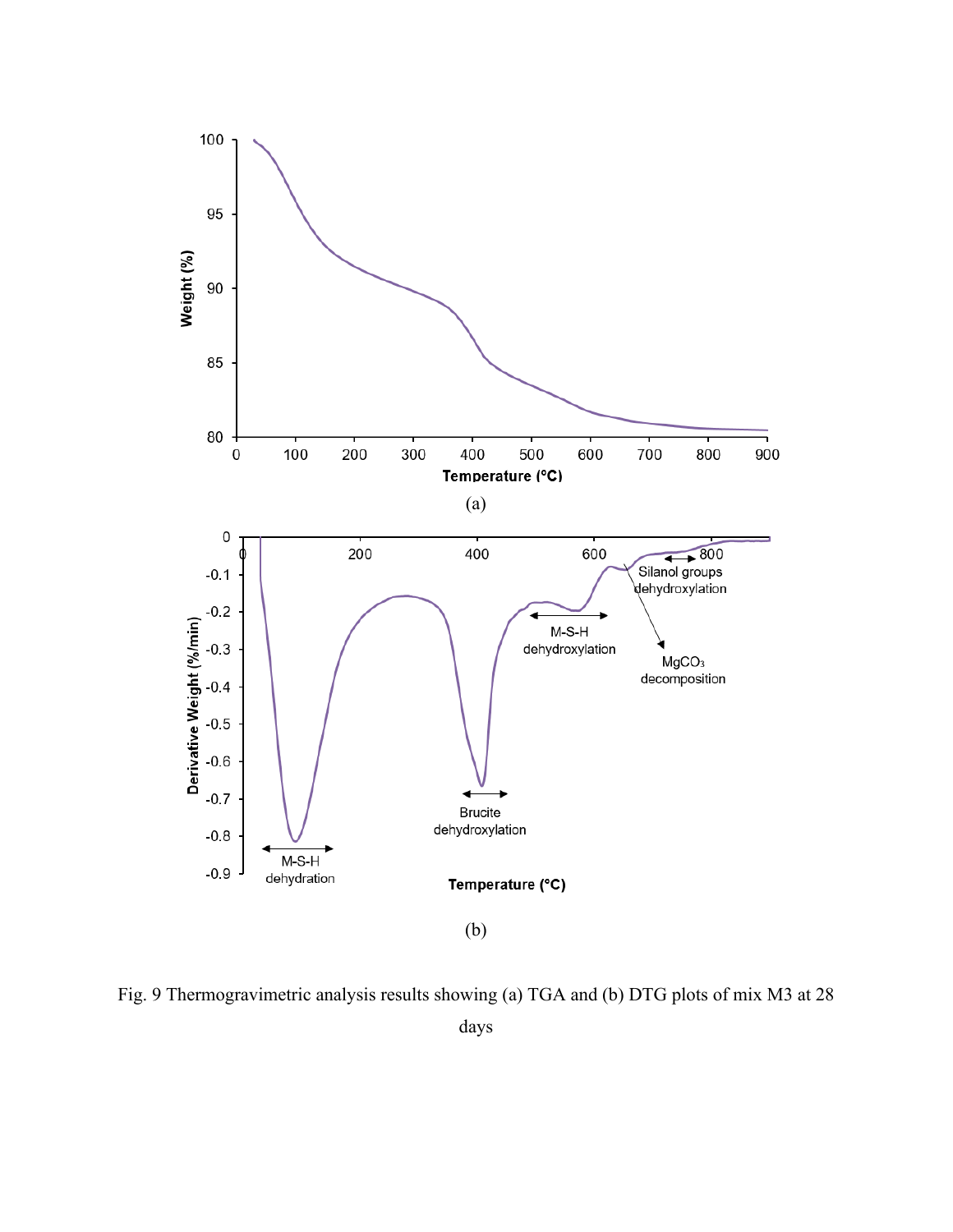

Fig. 10 FESEM image of mix M3 at 28 days